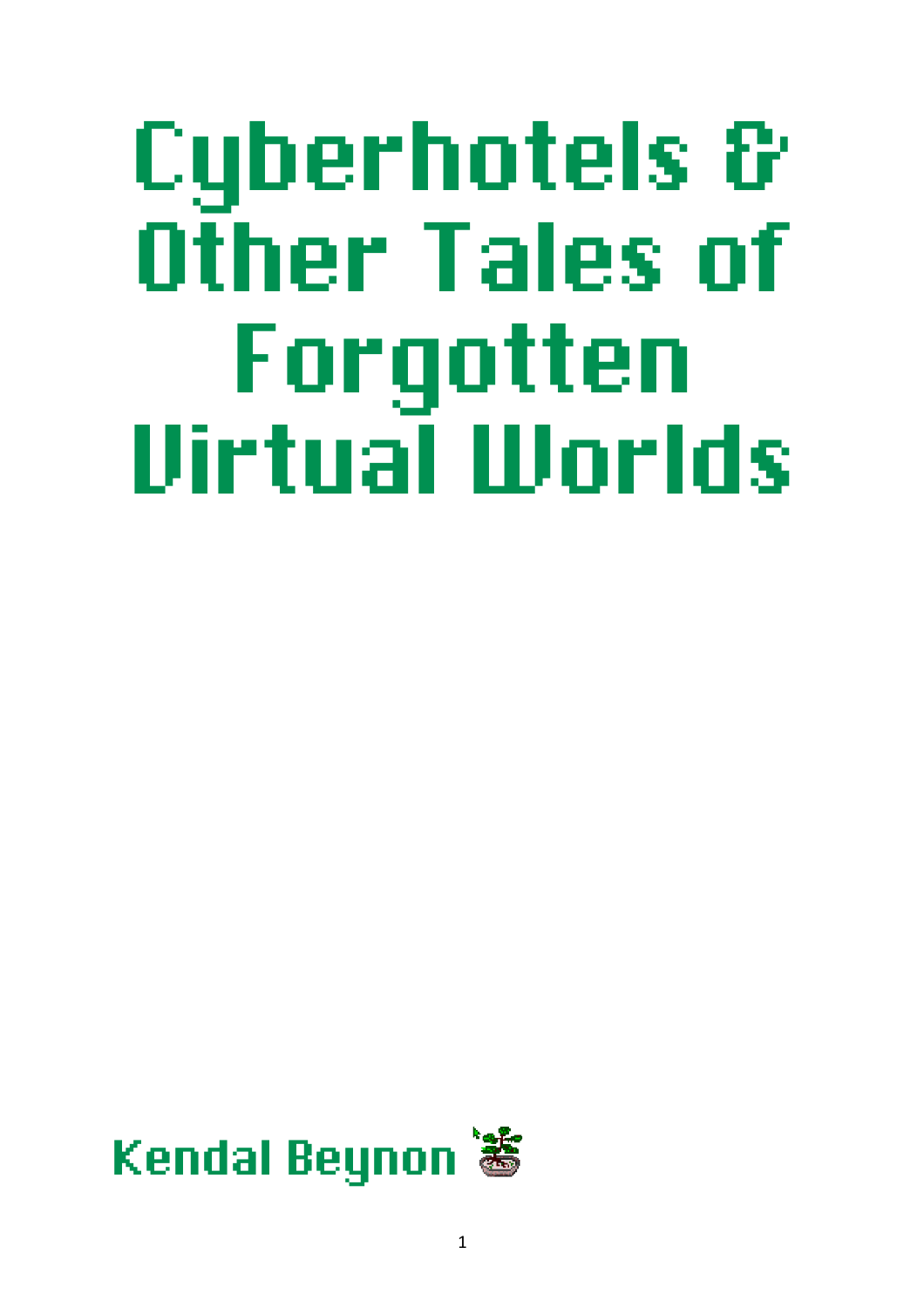Thesis submitted to: The Department of Experimental Publishing, Piet Zwart Institute, Willem de Kooning Academy, in partial fulfilment of the requirements for the final examination for the degree of: Master of Arts in Fine Art & Design: Experimental Publishing. Adviser: Marloes de Valk Second Reader: Aymeric Mansoux Word count: 7985 Words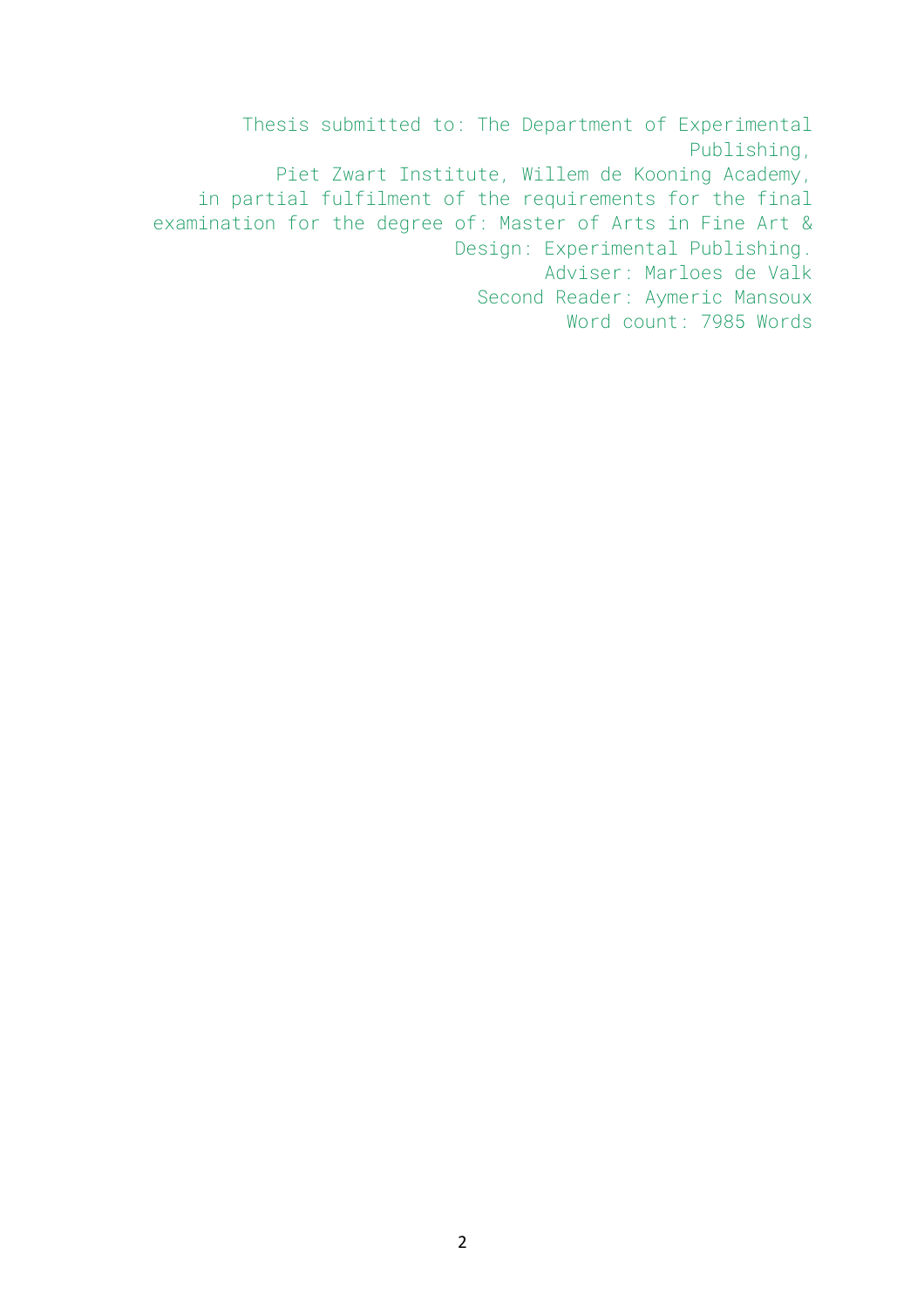I spent a great deal of early teenhood online. I drifted from MySpace to MSN Messenger to Habbo Hotel to pretty much any other virtual social space I could find. My main love was customisation and it still is. This time spent online was my escape but also a way to connect with people just like me. During the COVID pandemic, a large number of new 3D virtual environments popped up as a way to connect people in a time of complete isolation. Whether companies opted for digital replicas of the office or art festivals tried to mimic a bar to network within, 3D digital spaces became more and more prolific. However, the previous iterations of the online virtual spaces of my youth seemed radically different from those that populate the internet today. Less common were the fantasy lands of imagined creatures, and in their place stand the hyperreal 3D environments of offices and landmarks. My early experiences of agonising over avatar customisation and adding more and more unrealistic elements like wings and extra limbs were now switched for detailed contouring makeup to look as realistic as humanly possible, often entering the realms of the uncanny valley. When and why did they switch my beloved wings for hyper-realistic skins? Where did my weird customisation disappear to?

I started to question the shift and try to examine the trajectory that brought us here. Has modernisation quietened the impossible and the 'other' in favour of space that is more relatable and recognisable? If I try to follow the pathways from the virtual worlds of Habbo Hotel and Neopets to Mark Zuckerberg's promises of the Metaverse, it's hard not to notice the constant loop of planned utopias to abandoned ruins, so what if we were to interject and turn these anticipated ruins into possible playgrounds to rebuild from? We could have wings and way too many limbs all over again. These digital spaces already mirror those of the physical realm where playful utopian buildings by architects like Richard England have been reduced to desolate wastelands, waiting to be turned into cut and paste modern housing. When did world builders begin to alienate artistic expression? With the boundless space of the internet, why do they create these spaces that already exist in our physical reality, and how can we reimagine their forgotten futures to embrace expression and creativity?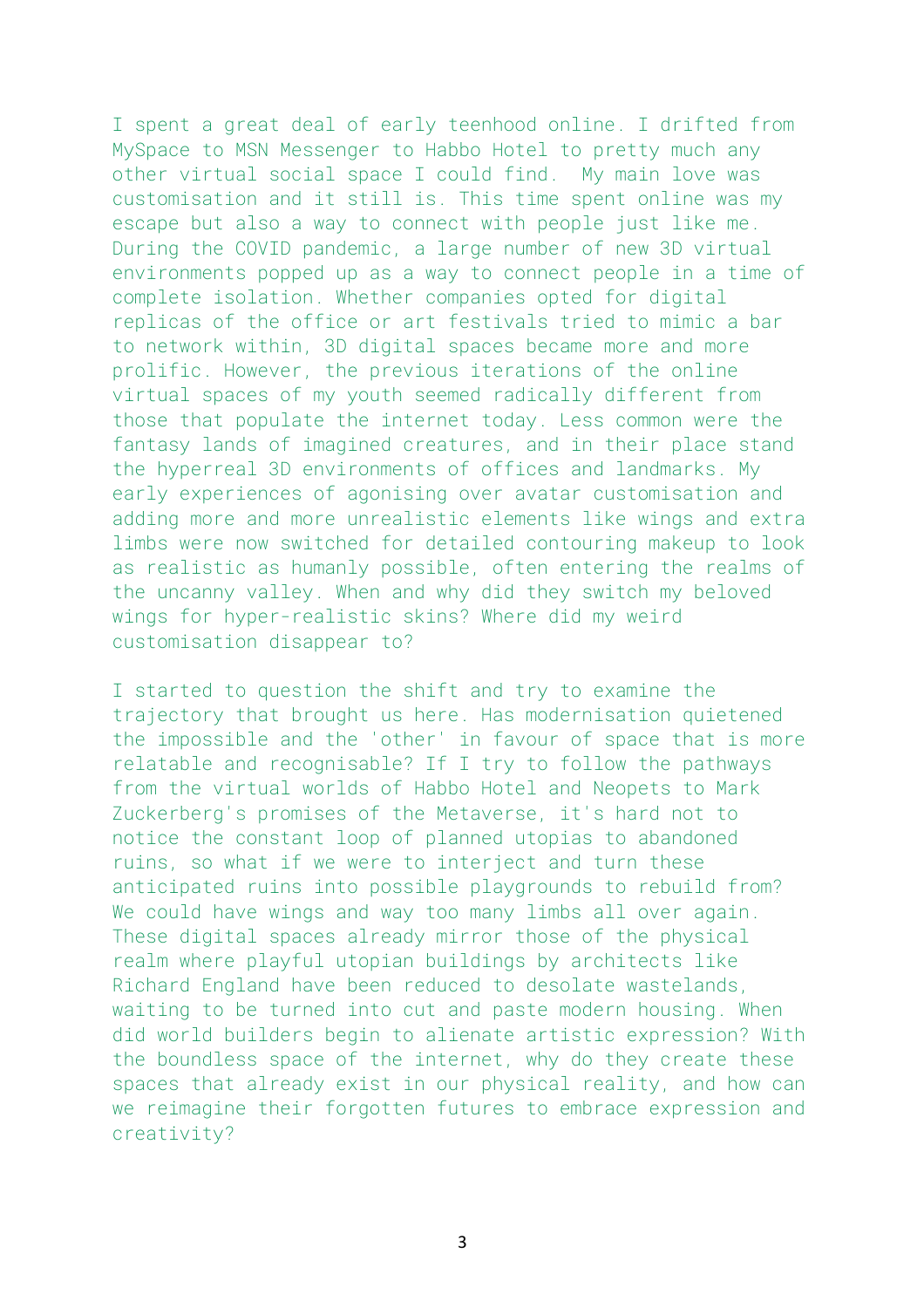## Utopias

When I think of a utopia, my mind tends to go straight to Disneyland, the famous brainchild of Walt Disney. Many architectural scholars have used this as a case study in the quest for building utopias, and it's not hard to see why. Credited as the man who birthed the 'experience economy', Walt Disney grew up obsessed with the miniature landscapes he visited on movie sets. With this in mind, he began to imagine a place in which a new emotional environment could exist. Starting with his animation studios, he molded them into replicas of cartoons and was congratulated upon this "physical utopia" that was constructed. Not satisfied with this, plans were set in motion to create an entire theme park that could be likened to a giant movie set, but in which one could be completely immersive. Giving the engineers the title of 'Imagineers', he wanted to foster the creation of a collective imaginary, a place where both adults and children could be lost among the fantasy. Disney himself saw the park as a three-dimensional film and created Main Street, a shopping street with bright colours and idyllic facades. The final step in Disney's utopia was to create a whole community that experienced the magic of the park, staging experiences. This was the beginning of Disneyworld in Florida. The thing that set Disneyworld apart from the previous park projects was the community aspect that Disney tried to achieve when designing EPCOT (Experimental Prototype Community of Tomorrow). He went as far as to have it established as a multi-city in Florida state legislation to secure rights for inhabitation, allowing him to exercise control over the tenants who resided there. He continued his obsession with EPCOT right until he died in 1966, citing it as "the overriding passion of his life". But inevitably the utopian promise never prevailed. I visited Disneyworld back in 2000 when I was 8 years old and vividly remember the prolonged queueing for these attractions and the overwhelming need to buy hotdogs and merch, it was less of a movie set, more a micro-transactional experience. All I wanted was to be in the fantasy.

After the ideas of chasing utopia started circulating within architecture, many people in the industry jumped aboard. One of the most recognised examples of this is Le Corbusier. Born in Switzerland, but later becoming a French citizen in 1930,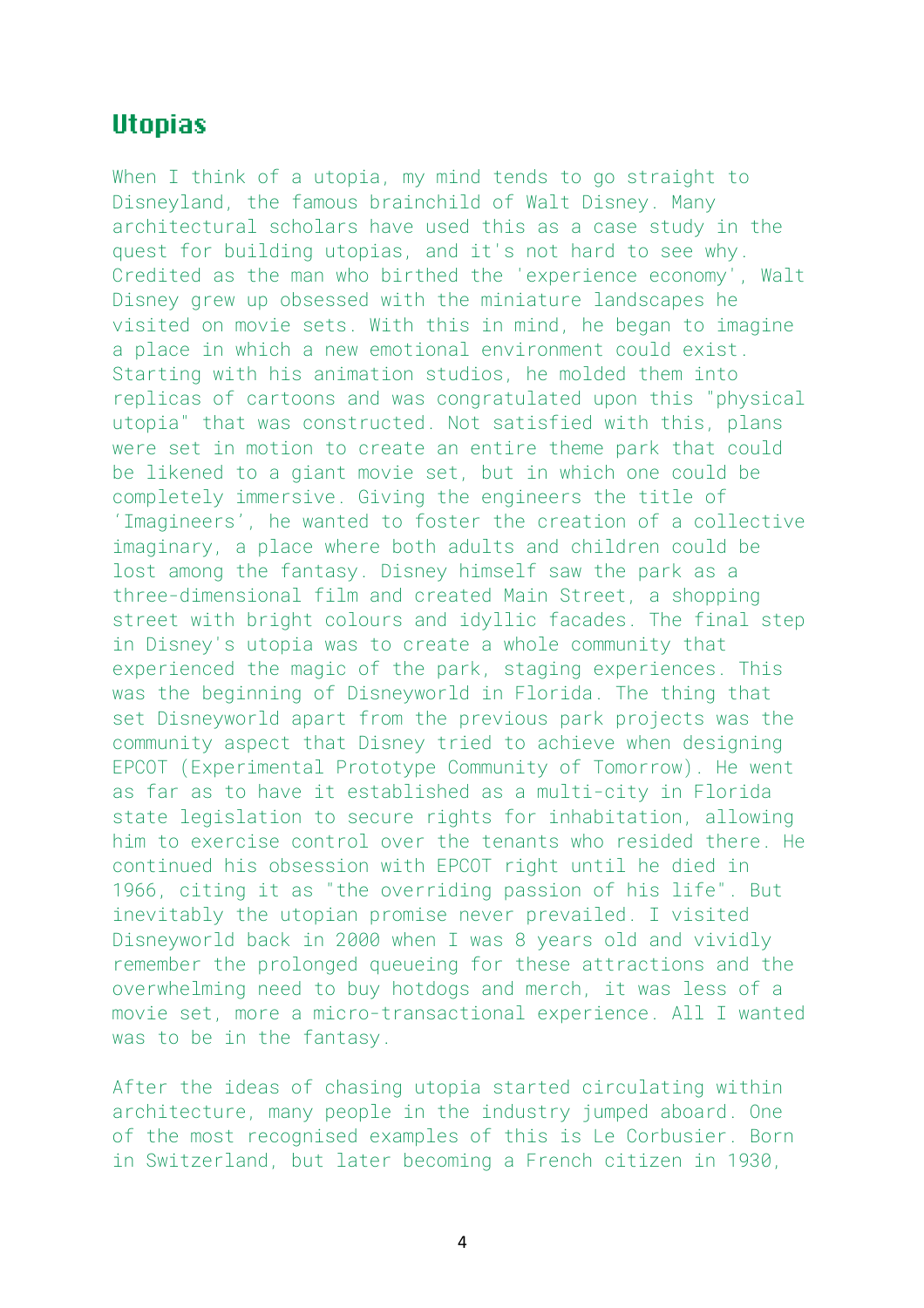Le Corbusier had many projects featuring utopian ideals. Perhaps his most famous work, Unité d'Habitation in Marseille was designed as an all-encompassing resort-style project that was entirely self-contained. Next to housing residents, the building boasted a space to 'shop, play, live, and come together in a "vertical garden city."' Described as a city within a city, Unité d'Habitation contained shopping facilities, a kindergarten, a pool, and even a small hotel. Chasing my favourite architectural icons, I visited the housing project a few years back and was disappointed to find that while the building still stood, and it was incredibly inspiring architecturally speaking, the bustling atmosphere I expected to find was absent. The corridors remained dark and silent, and the commercial spaces were closed off. How could something built with such big dreams be this empty?

It wasn't just Disney and Le Corbusier who suffered from the dreams of optimistic utopia building. When visiting Malta, as my first vacation post COVID, I searched out the projects of Richard England, one of my favourite architects. England was fascinated with childlike playfulness and a number of buildings in his hometown of Malta reflected this. Pastel colours, geometric forms, and peaceful lines filled an almost dreamlike stage of architecture and offered an alternative to the conventional spaces that the island offered. You can only imagine my utter horror when visiting these sites to find them completely demolished or abandoned in favour of more run-ofthe-mill housing that populated the space surrounding the original sites. I don't know if it was grief or the fact that it was 38 degrees Celsius and I was descending into madness, but my first reaction was to desperately circle the perimeter to try to prove my own eyes wrong. However, despite my prescription, I wasn't wrong, these buildings which seemed like a dream to me were just gone. I was really starting to notice that all these projects designed with such creativity were almost destined to fail.

With the physical buildings I loved failing all around me, I would seek solace in the social spaces online. Intrigued by their design and user capabilities, I was signed up to several of these spaces at once. I became obsessed with designing my characters, their environments but also nurturing the friendships I made inside these spaces. Every night at 7 pmthe internet was much cheaper on off-peak hours- I would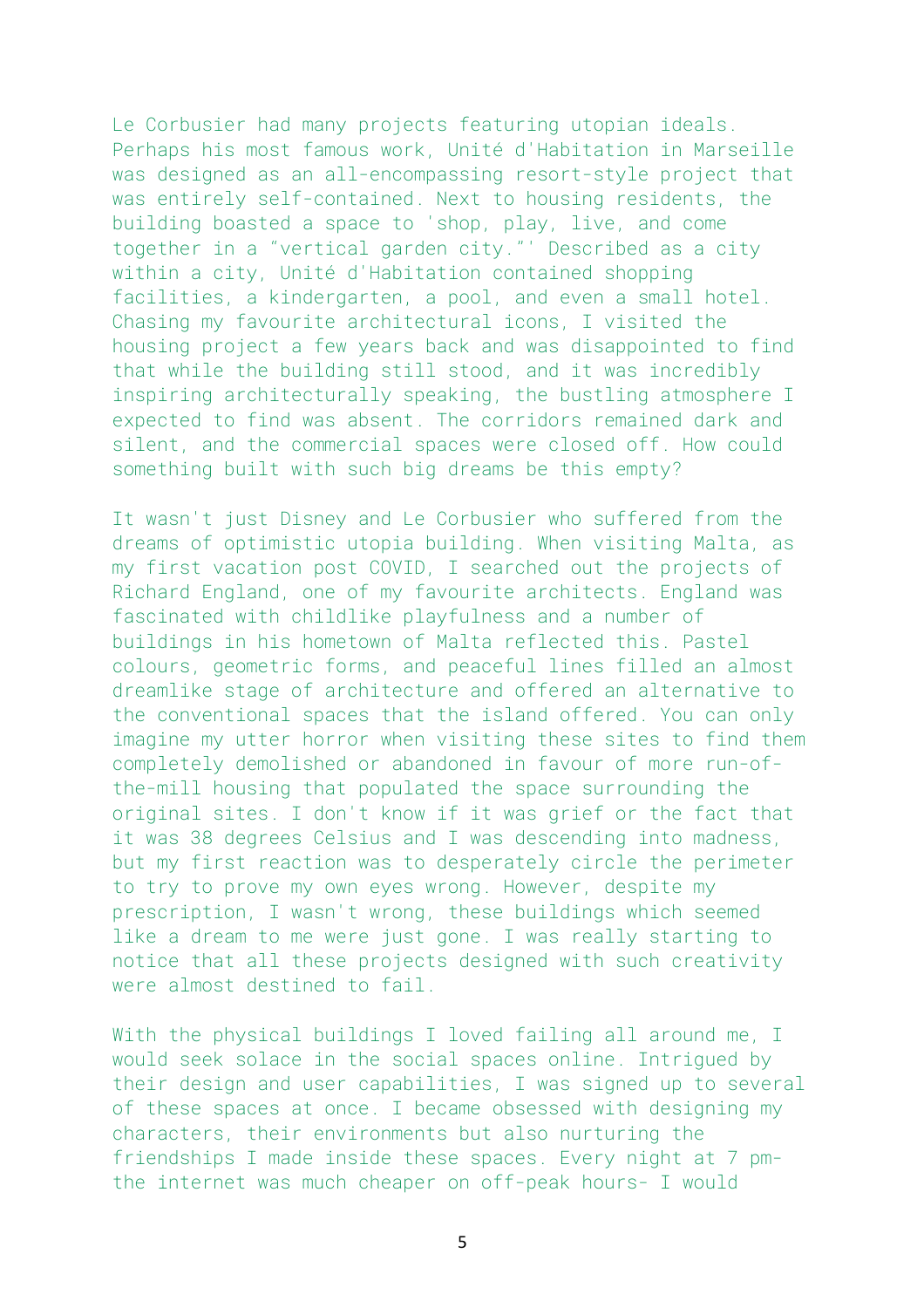excitedly run to my home's computer room, and log into Habbo Hotel, my favourite virtual world. Habbo Hotel was created by Sulake in 2000, the same year as my upsetting trip to Disneyworld. I was instantly in love. Habbo is made up of a series of public rooms designed by the developers of the platform, while also allocating every user with a private room to design as they please, be it a personal hangout space or a replica of a real-life organisation or even, if you are so inclined, a McDonald's. Creating my character with a striped vest, an eyepatch, and some sort of weapon I never quite figured out (it was purely for show), I entered my first room and became enamoured with blocky pixel-based design. My language became integrated with A/S/L? (age, sex. language) & "Bobba", the censored version of any bad word. A big part of what made Habbo so great for me was the creativity and expression it contained in the roleplay aspects of the game. I could become a contestant on Habbo's Next Top Model or try my hand at joining a mafia organisation, just by moving from room to room. I visited Habbo for at least six years. Out of curiosity, I would check Habbo Hotel every now and then, and unfortunately, every time I would log in, it seemed fewer and fewer users were populating these rooms. What happened?

If you look at the early writings about the goals and potential future of the internet, it can feel quite jarring. In 1995, the Critical Art Ensemble made an address in Hamburg which was later published as the appendix of Flesh Machine titled Utopian Promises - Net Realities. In the piece, the CAE addresses a number of things promised of the Internet including community, democracy, the new body, and convenience of use. The most interesting points to me are the arguments surrounding community. They argue that a lot of these 'social' spaces exploit the alienation we feel as a society, and instead serve as spaces of 'forced consumption' further removing ourselves from the potential of true connections which can be achieved through kinship and shared experiences of a community. Perhaps these spaces I inhabited as a teenager were so special to me because of the perceived relationships I was making when I didn't subscribe to the heavily priced membership fees. There were always ways for me to spend money within these worlds, whether it was buying new skins or special edition furniture, but I slowly learned that my love of spending time in these worlds wasn't grounded in this.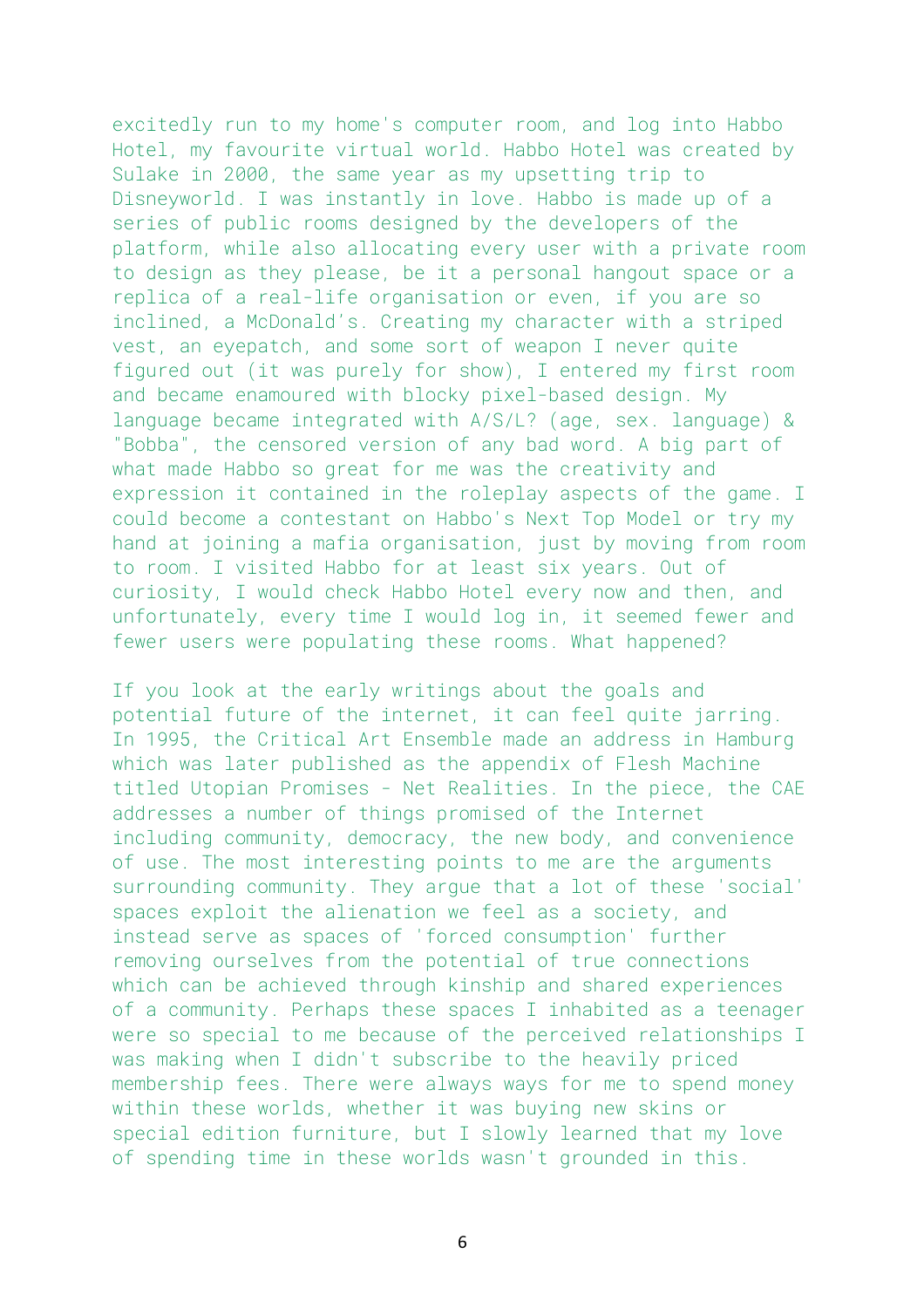With the increasing rate of social platforms popping up on the internet, it was a matter of time before I was signing up for a Facebook account. The main reason for me creating an account was due to my friends and classmates doing the same thing. It was a way to join this concept of an online community all over again. Prior to Facebook, I had a lot of experience with another social network, the sorely missed Myspace (RIP). Myspace was the beginning of around 75% of my friendships when I was younger. It attracted creative minds with its ability to offer users the full customisability of their personal page. I don't think I'm alone in stating that Myspace was my first love affair with web design, and my page was my platform to express myself with any small HTML & CSS changes I could make. Myspace was my utopia. The beauty of it was the infinite combinations of colour, font, and backgrounds I could put together to express myself at that moment in time. Don't even get me started on the possibility of an animated background. In those delicate years of early teenhood, having an online space to be creative was absolutely vital. I still have a lot of the relationships I forged with my profile song and art style to this day. So, my first mission when creating a profile on Facebook was to try and give some of my flair to the page like I had done so with Myspace. Imagine my heartbreak when all I could change was my picture and a cover photo. Without the ability to add custom colors or introduce my personality with fun backgrounds, my profile felt empty. The entry into customising the code of my page was blocked. My expression was stifled.

I puzzled and puzzled over this shift in direction on social platforms and I guess the one thing I could really blame was the rapid hand of modernisation. Technology moves at an accelerated pace and what may look good one day will look horrifically dated the next. The 'platformisation' of these social spaces can be definitely traced to the increasing standardisation of the Internet. The modular boxes and clean minimalistic design we see on most pages scattered around the web. Susan Leigh Star talks of technology becoming "hidden and frozen in black boxes, inaccessible to users". We are excluded from the creative process in order to maintain some sort of standard order, the conventional, only accessible to those who own the platforms. What once felt like an open space to express and create, is now at the mercy of the higher powers, the CEOs.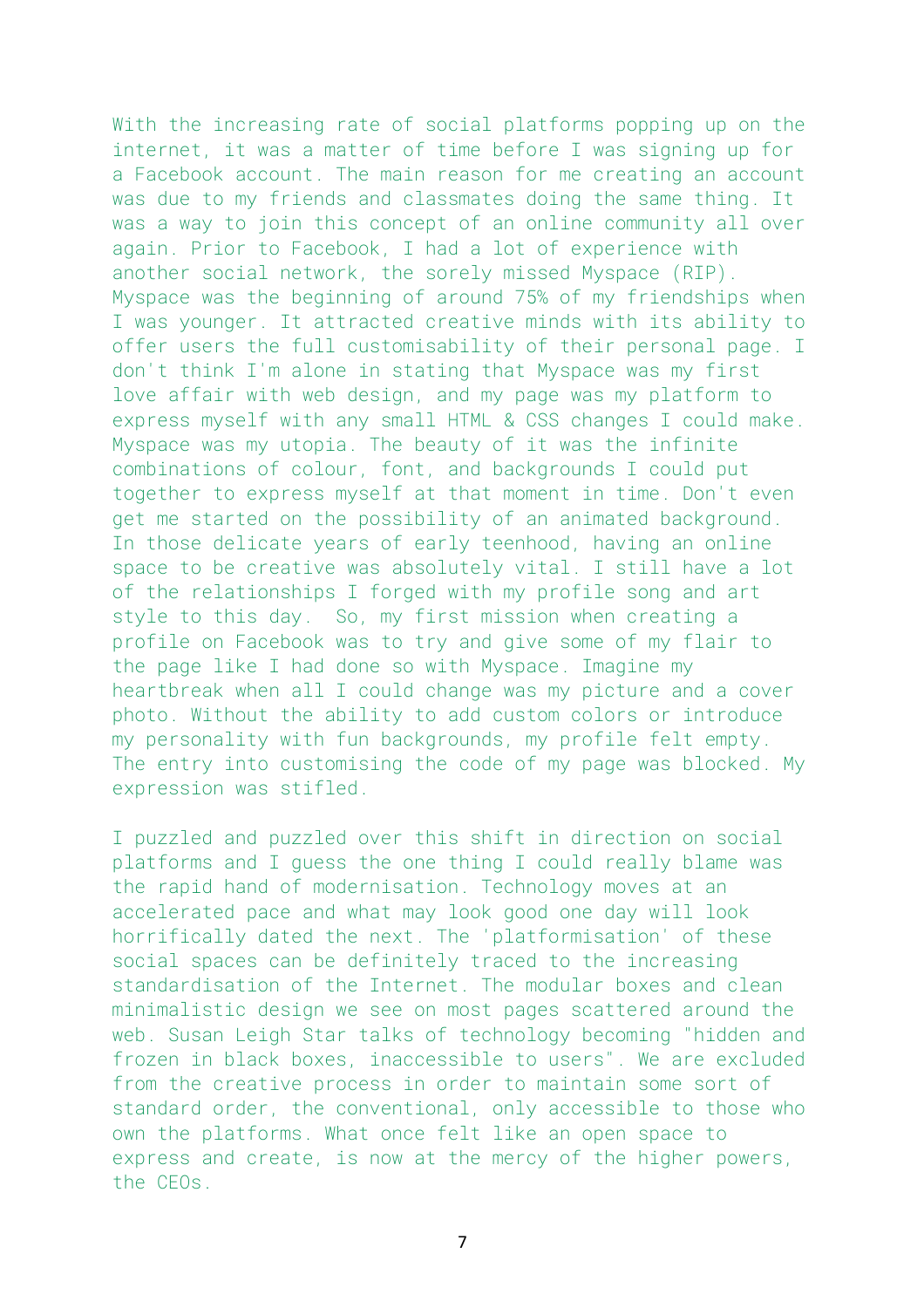When a social network or platform becomes centralised, the means of editing code and personalisation becomes completely impenetrable. The standards and decisions become opaque, and we are left on the outside, having to accept what we have been given. In Susan Leigh Star's piece On Being Allergic to Onions, she muses how these standards become the norm. Users find comfort in the perceived simplicity, "externalities of structure, density of communication populations and already established maintenance", therefore keep returning to this space, while competitors use these models as templates to build from, thus creating an online world that is wildly indiscernible from webpage to webpage. The other harmful aspect of the centralised network is its ability to create a 'Walled Garden'. For the sake of this essay, I will be using Annet Dekker's definition of the walled garden, outlined in her book of the same name in 2009.

> A Walled Garden has: 1. Entrances & exits 2. There are keepers with a gardener's mentality: content tending, no weeds, no trash. 3. Control is at the gate: security, surveillance, and gatekeeping.

Facebook can easily be described as a walled garden if we use the criteria mentioned. Often described as an online gated community that combs through the posted information, editing profusely. It can otherwise be known as an echo chamber. When we surround ourselves with only like-minded people, the probability of hearing a differing opinion is slim and thus helps foster an 'us vs them' narrative, the space for the difference is immediately rejected and seen as unconventional. This goes back to the idea that standardisation is a created, not organic, practice. The 'other' is simply not included. In the same book, there is a call for experimental zones, spaces to exchange and use digital virtuality as the sandbox to create and play again. The complete opposite of the Walled Garden.

While standardisation can be an excellent way to read the cultural values of that time and a tool to read the historical context from the time in which they were set, Star states that we need to invoke the ambiguity and fuzziness of these systems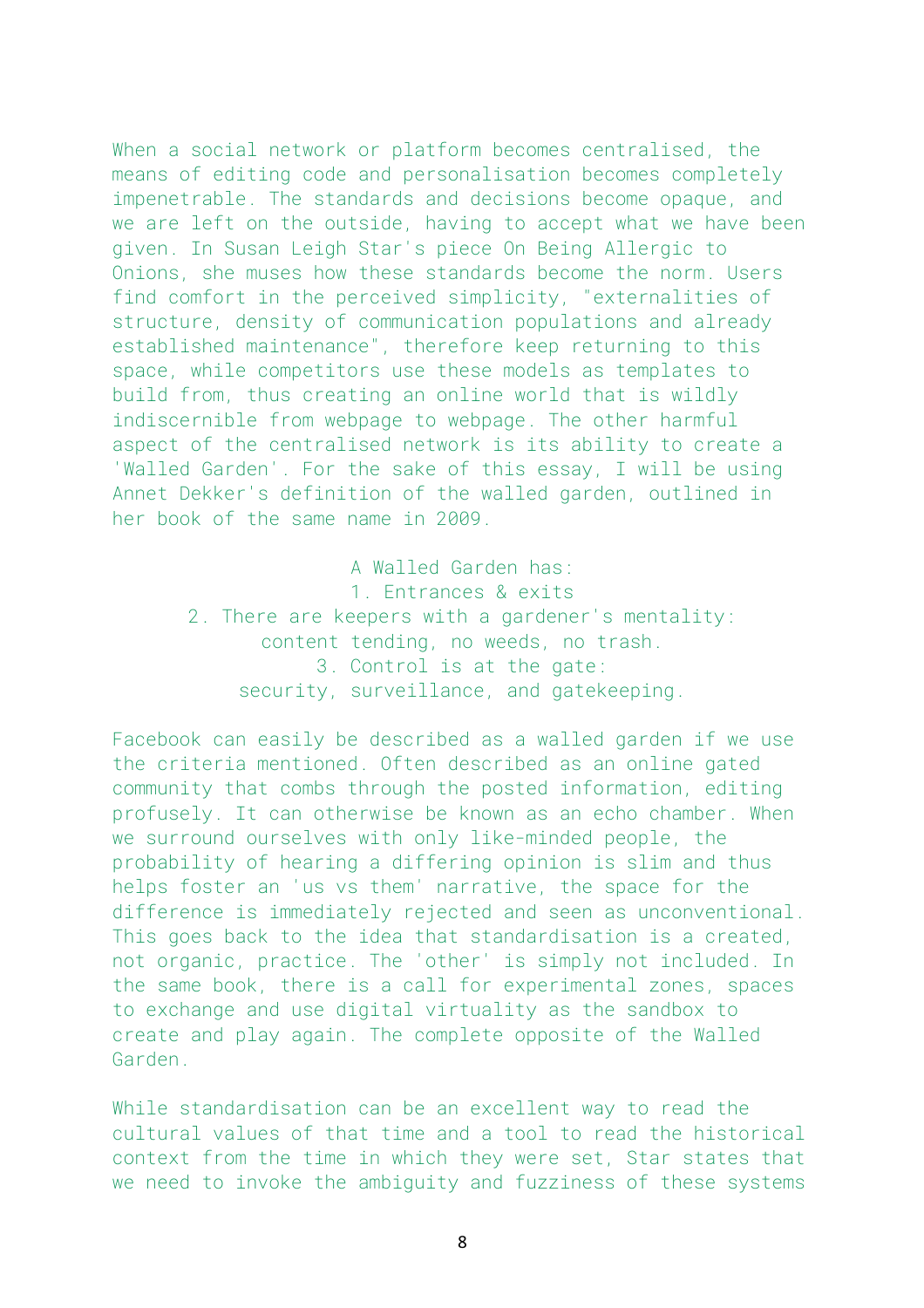to really understand how we can express ourselves. When we look into the embedded strangeness or into the background, we find the personal touches which seem to be absent from our current internet landscape. She tells us to find the invisible through the traces of the coders, designers, and users as a way to counteract the "mess obscured by boring sameness". While it is hugely expensive to create a platform that hosts different standards, we can become multiple to participate in different threads of multiple worlds that already exist. She goes on to say that "stabilising networks seem to insist on annihilating our personal experience, causing denial or the co-causality of multiple selves and standards." So, by invoking the multiple we can involve ourselves in many spaces, expressing ourselves through meaningful collective consequences and then giving ourselves numerous spaces to play and create selves. A way of decentralising the networks.

When my beloved online spaces fell into disuse due to these systems and standards, my once teenhood utopia became ruins of a potential future abandoned in favour of modernisation. But what if these ruins became bridges to understanding these spaces and their forgotten futures? A way to understand what their original purpose was and how to activate these traces to learn more about their histories? After all, the richness of utopia building is in the dreams and promises that go into them.

#### Ruins

"The non-place is the opposite of utopia: it exists, and it does not contain any organic society." Marc Auge, 1992

In 1992, Marc Auge, a french anthropologist, coined the term 'Non-Place'. A non-place can largely be summed up as a transient space trapped in time that does not hold enough significance to be regarded as a "place" in an anthropological sense. These spaces are characterised by their lack of identity and society, a place where humans can remain anonymous as they pass through along their way. Aesthetically speaking, non-places have a hauntingly familiar feeling but feel devoid of life or history. They suffer from a sense of isolation and become an abstraction to those who move through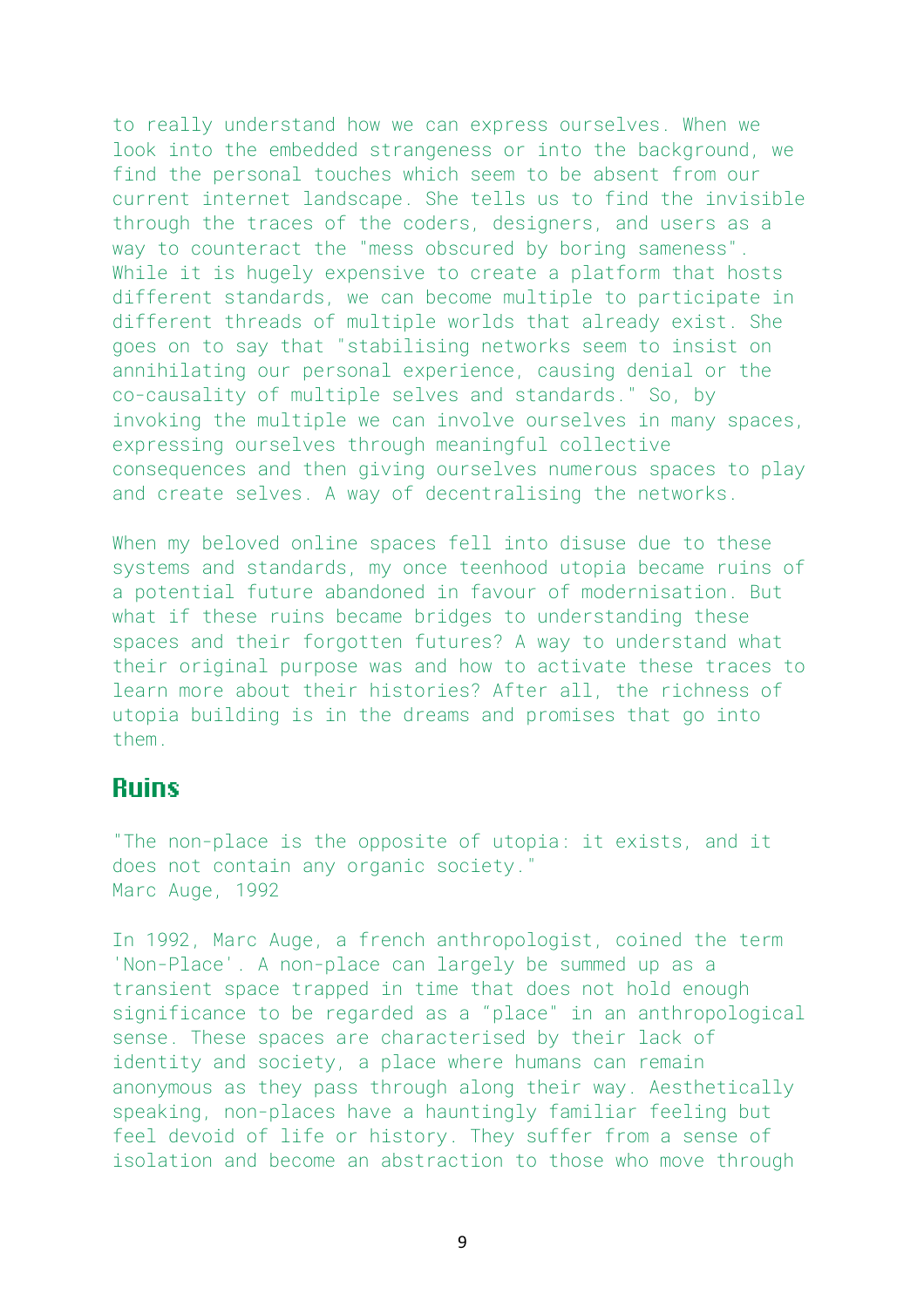them. Auge wrote that "non-places are the real measure of our time; one that could be quantified". They represent a very specific moment in history and unknowingly share both visual and metaphysical characteristics between each space.

Typically, a non-place is a space of passing rather than a space to stop and inhabit. However, often they are revisited, occurring in our lives fleetingly, and slowly but surely, they begin to occupy a space of familiarity over time. Common examples of non-places include airports, hotel chains, highways, and shopping malls. My most recognised example of a non-place is my doctor's waiting room. While there, my identity is checked at entry and once I take my seat upon the horribly uncomfortable plastic chair, I am waiting. All I can do in this space is hope for the next stage of the visit to come quickly while trying to ignore the poor selection of art on the wall. I am in between.

With the idea of a non-place in mind, we turn to the possibility of a virtual, or online, non-place. If we focus on the transient nature of these spaces, early virtual worlds can be seen as present-day non-places residing online. As well as their undeniable transience, like physical non-places, identity is only confirmed upon entry, this means you are given the freedom to float through the environment like a ghost. Early iterations of virtual worlds such as my favourites, Habbo Hotel, and Second Life, now possess an almost liminal quality with the shift from bustling worlds to almost abandoned wastelands. Once visited by hundreds and thousands of teenagers, these spaces were bubbles of social activity. However, when visiting in 2022, the population of these platforms has declined rapidly. The dwindling number of users is reflected in the empty rooms that once were completely crowded. At one point, it was almost impossible to locate your own avatar in the sea of people online.

Occasionally these spaces are revisited in a wave of nostalgia but overall, engagement is largely a passive peek into the past rather than a dedicated attempt at repopulation. A fleeting dance with a fond memory rather than a serious bid to revitalise the largely forgotten. When I return to these worlds, I am struck by an unsettling yet strangely familiar feeling. This feeling can be described as kenopsia. Kenopsia is a term defined by John Koenig in the Dictionary of Obscure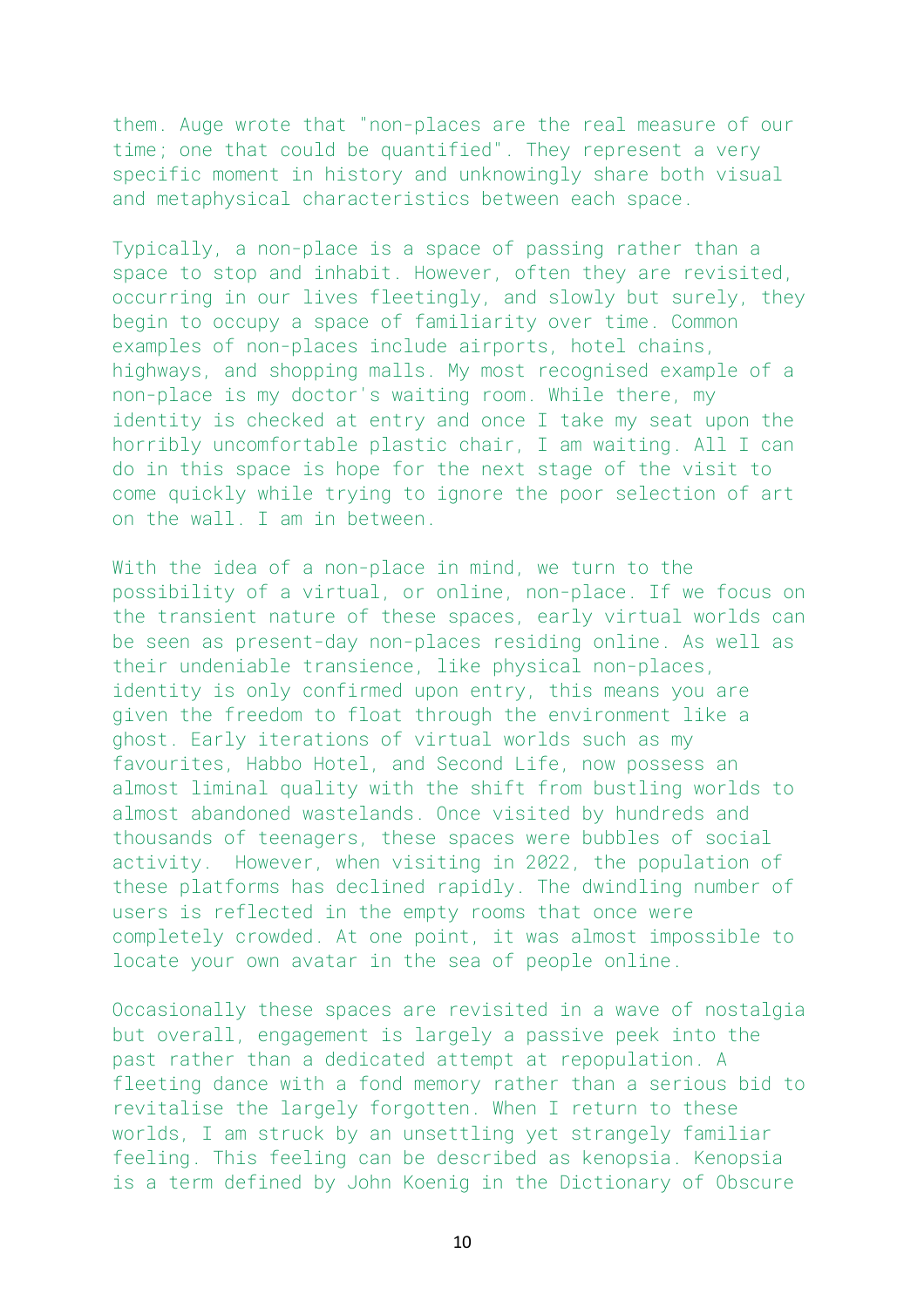Sorrows in 2003. The Dictionary of Obscure Sorrows started as a web blog in the early 2000s as a space that gave names to the feelings and experiences we share in our current society that were previously undefined. Kenopsia is described as an "eerie, forlorn atmosphere of a place that's usually bustling with people but is now abandoned and quiet". You will often experience this feeling in physical spaces, for example, schools after hours or office buildings during weekends or holidays. Koenig goes on to describe these spaces as "an emotional afterimage that makes it seem not just empty but hyper-empty, with a total population in the negative, who are so conspicuously absent they glow like neon signs."

When spaces become empty online, they take on the form of digital ruins, but in order to understand what this means, I will define ruins in their physical form. Ruins are classically described as the remains of architecture and civilisation. Whether these ruins were damaged by natural or unnatural causes, they become progressively derelict due to poor maintenance and abandonment, becoming fragments of a past form left for us to reconstruct. Ruins can often be both a snapshot of the past and a fragment of a future, meanwhile, serving as a stark reminder of the passage of time. In this same vein, the concept of romantic ruins or false ruins were also built for this purpose. In the 18th century, false ruins were popping up across Europe as a desirable addition to landowner's properties to demonstrate decadence and extravagance. The idea of the ruin was becoming romanticised.

Ruins can also serve as a space in which former life has departed. In its place lie traces of interaction, presenting a new form of its past. Through these traces, we are asked to fill in the blanks with our imagination of what could have been. A ruin's "fragmentary, unfinished nature is an invitation to fulfil the as yet explored temporality that it contains." Walter Benjamin remarks that when we revisit the past, we must forget everything we know about the future in our approach. By doing this we can situate ourselves in the period of ruin without modern interferences. But memory is key in the study of ruins, sometimes even replacing the ruins themselves. Rebecca Solnit writes that " Forgetting is the ruin of memory" but unlike memory, the ruins are reminders or "treasures" left behind for us as links to both the past and also how to situate ourselves in the present.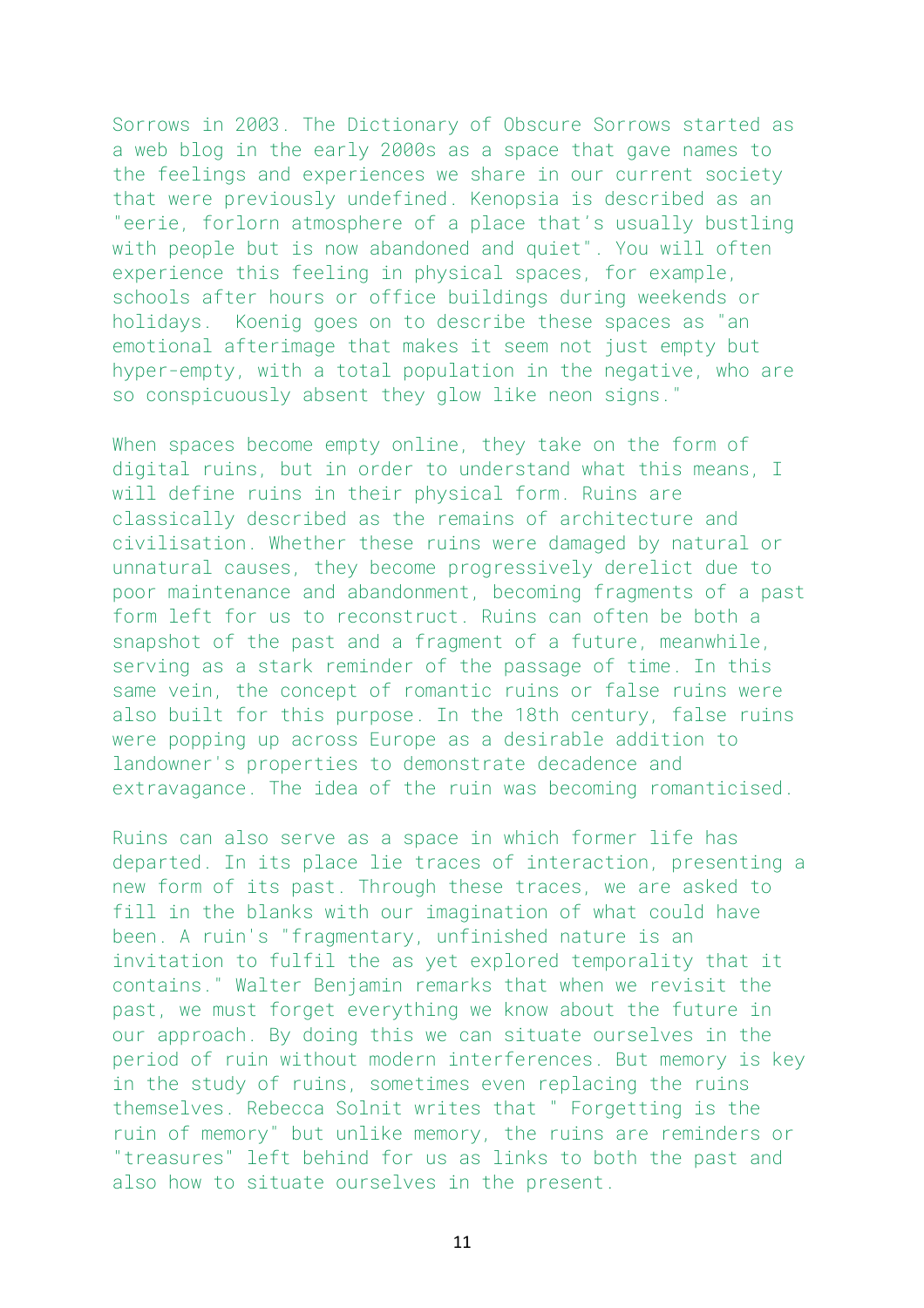The idea of the past is often what is conjured up in the study of ruins, but surprisingly they can help us to imagine or unearth a potential future. The gathering and assembling of residual narratives, left as traces, help us to reconstruct a set of abandoned futures or aid us in the construction of fake pasts. This same idea also applies to studying digital ruins.

Digital ruins can often take the form of forgotten platforms or abandoned virtual worlds. Some, such as VMK (Virtual Magic Kingdom, Disney's attempt at 3D virtual worlds) & Club Penguin, are completely shut down, a distant memory in some of our pre-teen minds, whereas others, Habbo Hotel & Second Life, quietly try to continue with a fraction of their previous audience. While not strictly ruins in the traditional sense, they have the same fragmentary nature, with traces of life spilling out, suggesting the former highly populated spaces situated in the room's layout and design.

In an interview with artist and designer Mariana Marangoni, she refers to this phenomenon as internet entropy. Due to the accelerated pace of the Internet, spaces and domains lie dormant, with the rate of noise becoming consistently higher than the rate of information. The entropy from this disconnect allows for decay to form, eventually turning spaces online into digital forms of ruins. She argues that the functional internet is "just the tip of the iceberg surrounded by a sea of noise." Digital ruins often invoke a feeling of trespassing online. When you come across the countless 404 pages or dormant domains, you are confronted with a feeling that you shouldn't be present in this space, as if you are unwelcome. These pages are hidden away to cover up the decay they possess. Behind the visual representation of decay, we are often shielded by the deprecated code that comes from this abandonment, the viruses and malicious code adding to the feeling of danger and trespassing. Marangoni states that because these pages remind us of our failures or shortcomings, we turn away from this, rather than residing in the comfortable and 'accessible' spaces of the internet.

These ruins and abandoned spaces online also trigger one of the most powerful emotions of all: nostalgia. In Grafton Tanner's book The Hours Have Lost their Clock, he refers to nostalgia as the "defining feeling of our time" in our period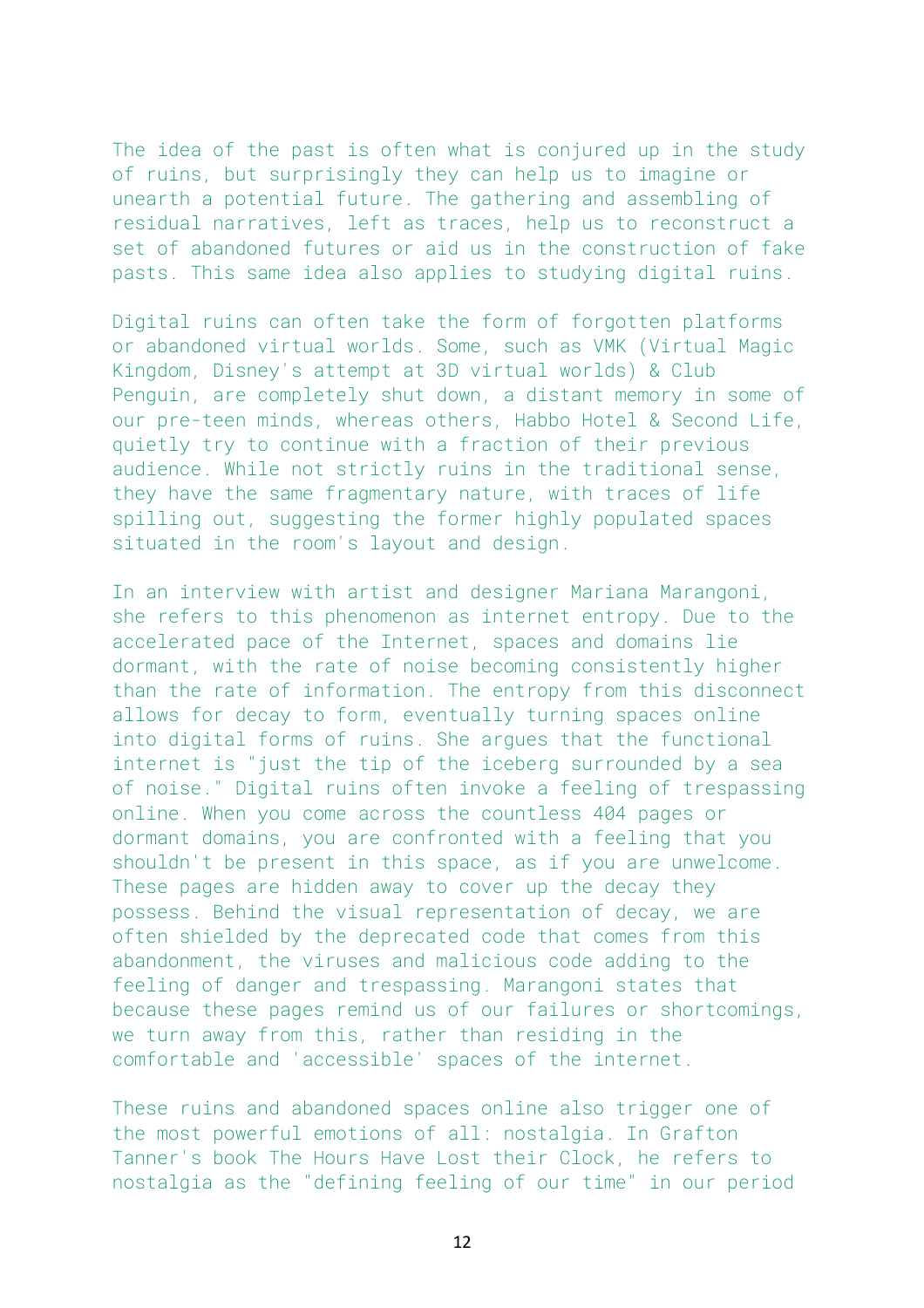of remakes and reboots. First coined by Johannes Hofer during Revolutionary France, it was defined as an "intense pathological longing for homeland" and was frequently encountered among soldiers in the military. These soldiers were often 'diagnosed' with nostalgia and it was also often listed as the cause of death for a large number of these individuals. Over time, nostalgia was no longer recognised as a disease and instead was reconsidered as an emotion. Svetlana Boym describes two main types of nostalgia; restorative and reflective. Restorative nostalgia is seen as the less favoured of the two, as often this is the most destructive and harmful. Usually, this is the result of fear of what's to come where heritage is placed above history and the absolute need for things to go back to the 'way they were' leads to things such as racism, misogyny, and homophobia. On the other hand, is reflective nostalgia, the more playful of the two. This form relies on subversion, irony, and contradiction and looks at ruins as the patina of time, taking itself far less seriously and is altogether seen as less dangerous (within the lens of nostalgia).

In a society of huge acceleration, the farther I step into the future, the more my nostalgia grows. Stemming from the lack of control and feelings of instability nostalgia translates into a yearning for the comforts of our past, however, misremembered that may be. Even in the conversation with Mariana Marangoni, she vividly remembers her first experiences of using the internet and the nostalgia of the dial-up sounds, and how to access the web. "We also had specific times of the day, especially on weekdays, it was only after midnight that the fees would be lower. So, we just had to wait. Or maybe just skip bed altogether." We all have our own distinct memories of logging on as a teenager, yet we also know the sheer annoyance of waiting for the process to complete and grant access. Despite this, there is a collective nostalgia over this kind of memory.

Nostalgia often creates a shared sense of community and experience. Homogenisation grows a form of nostalgia for the local or more niche spaces, which can also be likened to Olia Lialina and her ideas of the Vernacular Web. She argues the DIY and experimental approach has been pushed out in favour of templates and platformised design. Communities of people online get lost or abandoned along the way when transferred to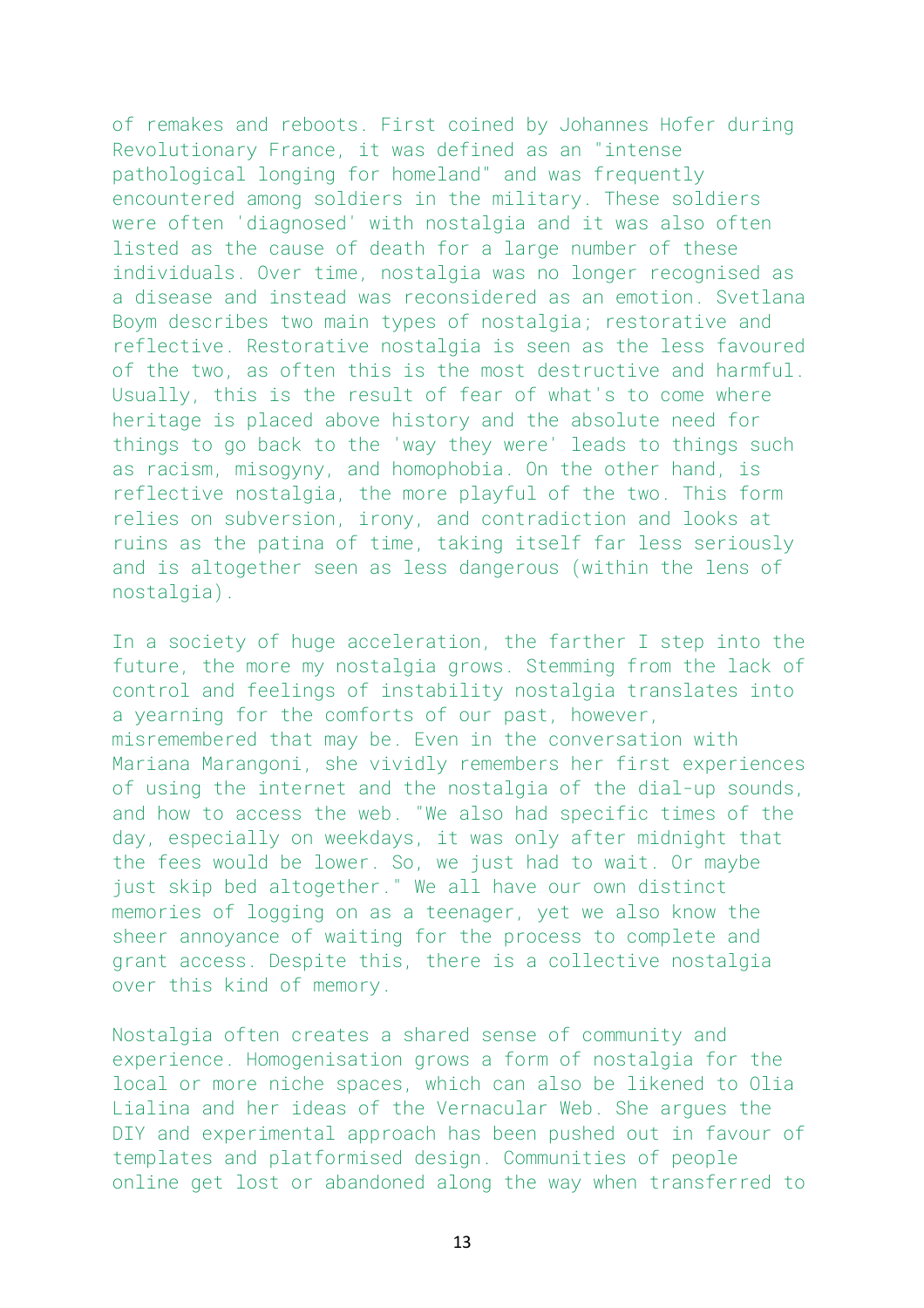the corporate social media spaces from their previous worlds. This breeds a feeling of alienation and absence of expression. We are then presented with clickbait lists of 'bad' website design and dated virtual worlds as it offers a much-needed window into the past, one that felt more human and handmade. Often our love of low-tech online spaces and pages comes from the conflation of timelines online. There is a need to escape from this idea of the vanishing present in which time moves so quickly and seek solace in the spaces we can understand. A lot of the time, these spaces online are reminders of what could have been, an unfulfilled promise or a lost future. What if we used nostalgia as a reawakening, a way to combine the past with the present and unravel the history of lost realities? In the final line of Tanner's book, he states "Deep in those hidden spaces is where you'll find the future." Perhaps we can start here?

Before going any further, it should be a given that we cannot save every forgotten space online. Collective efforts would be completely exhausted within just the first five percent. Some spaces are simply doomed to be forgotten. However, accounting for these anticipated ruins is a practice within itself that can offer us new ways to look to the future. Architect Lebbeus Woods builds structures that are designed with their abandoned later forms in mind. When designing, Woods establishes ways of incorporating materials in his structures that would thrive and shine in periods of decay and ruin. Embracing the inevitable, so to speak. In Mushroom at the End of the World by Anna Lowenhaupt-Tsing, Tsing questions if we are able to draw histories from what emerges from the ruins. What can be taken from those fragments? This is where we can begin to see histories coming through and telling the stories of the forgotten futures. Tsing also mentions the term 'polyphonic assemblages' as a method of gathering these tracks and traces. Simply put, in this context, it encompasses the layering of both expert knowledge and the vernacular experience, using both in harmony to unearth the rich histories of ruins. Using this method, we can grasp the histories with both studied aspects and experiential stories and memories. Through our imagined common ground, what if we can reclaim these spaces as a figure of the here and now, rather than archaic iconography of a past that seems so far away?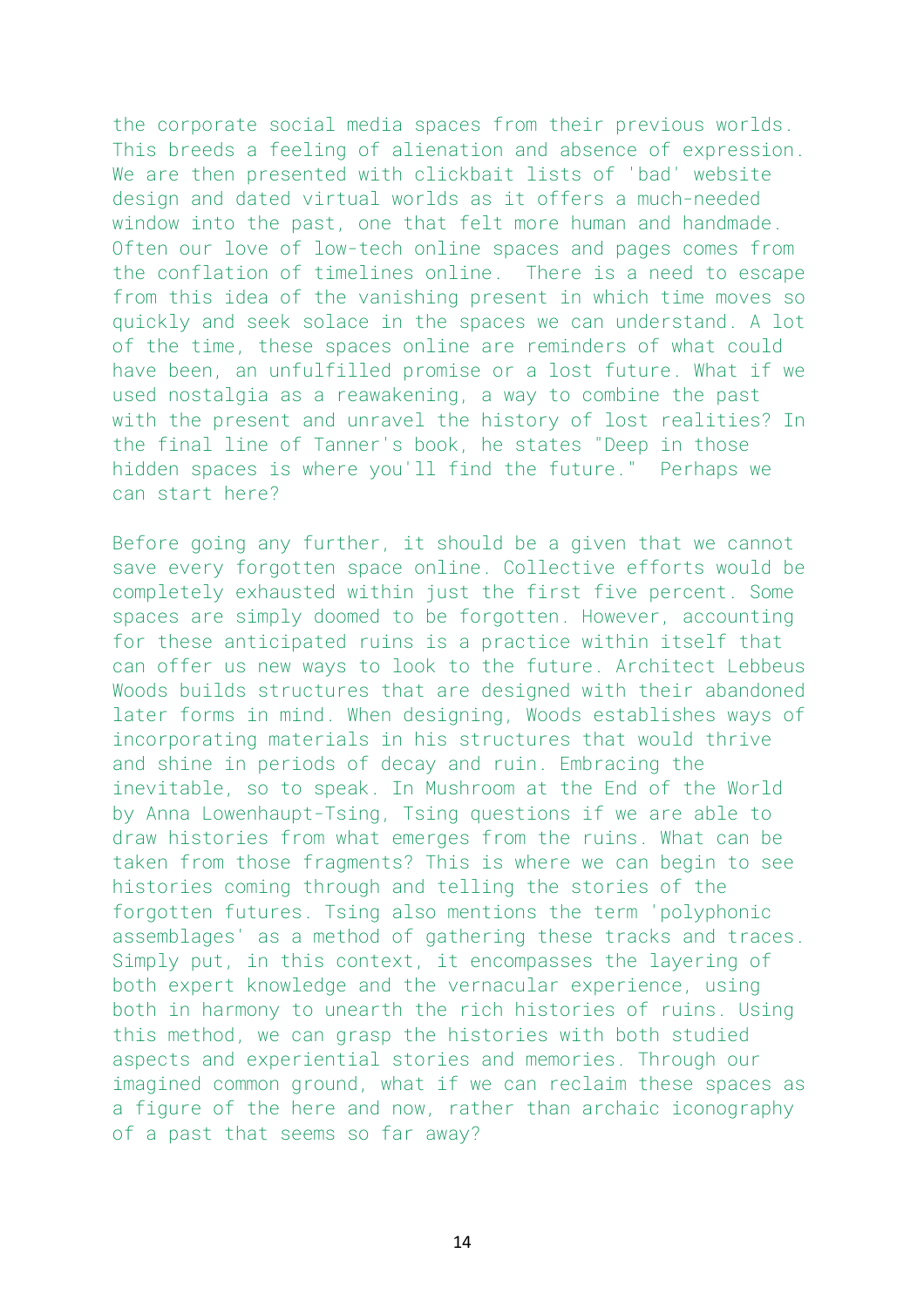I want to end with the concept of zombie media. A phrase coined by Jussi Parikka & Garnet Hertz, they state "zombie media is concerned with media that is not only out of use but resurrected to new uses, contexts, and adaptations.". They argue that media never fully dies but instead decays and rots and becomes reinterpreted. "It either stays in the soil as residue and in the air as concrete dead media, or it is reappropriated through artistic, tinkering methodologies." If we could take these digital ruins and try to reanimate and adapt them for new ideas or resurface lost ideas, we could attempt to continue its future, intervening before it becomes forgotten.

### **Playgrounds**

"Synthetic worlds, it seems, almost never die."

In order to examine if these abandoned or partially empty virtual worlds are able to be used in new ways, it is time to take a dive into a brief history of these worlds. The majority of social spaces online started out as chat rooms and community spaces, eventually evolving into MUDs (multi-user dungeons) in 1978. MUDs collectively can be described as a virtual world with multiple users interacting together inside it, in real-time, however, due to the capabilities of technology at this time, these were mostly text-based. MUDs paved the way for the next iteration of what we now call virtual worlds, the MMORPG or massively multiplayer online role-playing games. MMORPGs burst onto the scene using roleplaying as a way to interact and this eventually set the precedent for the virtual worlds we know today. The first online virtual world is credited to Habitat, released for the Commodore 64 by LucasFilms in 1987. Just 13 years later, my beloved Habbo Hotel joined the list of worlds and firmly planted itself as one of the most popular and longest-running virtual worlds to date.

In Edward Castronova's book Synthetic Worlds, he examines the culture and business of online games. He defines these spaces as "crafted places inside computers that are designed to accommodate large numbers of people." They emerge from the video game industry as 'playgrounds of imagination' and over time, users spend their time inside them catering to regular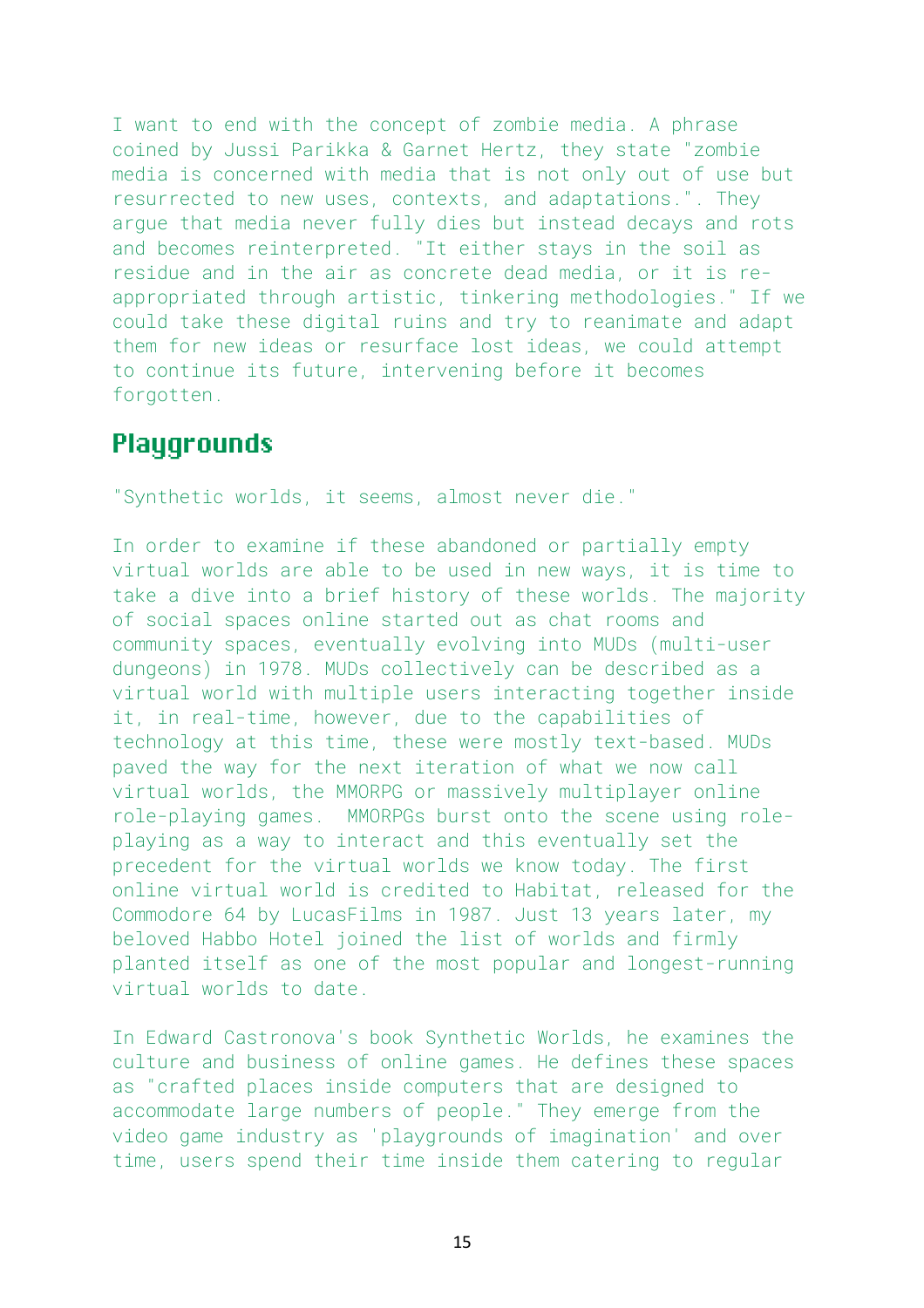everyday human affairs such as maintaining friendships and tidying up their virtual rooms. When I originally started playing in these worlds, I was well aware of games like World of Warcraft and the huge genre of fantasy-based roleplaying games. In these worlds, you could become great warriors or mages and traverse lands in ways that resembled epic video games. These types of worlds grew huge populations of users wanting to step outside of reality and welcome the impossible. You could level up your costumes, join guilds and partake in missions while garnering friendships and being social. But much like every industry, virtual worlds displayed emerging trends, users wanted more realistic elements and these spaces began to replicate our everyday surroundings. Now I could construct a full-scale replica of my favourite burger restaurant in Habbo Hotel, and visitors could play the role of real-life customers.

A shift came with the aesthetics of these worlds with the death of Flash. Flash was the browser plugin responsible for the animations and interactivity of early virtual spaces. Designed in 1996 by Adobe, Flash allowed designers to create fast-loading moving content that could be downloaded quickly when the world was still relying on dial-up connections.

#### "PshhhkkkkkkrrrrkakingkakingEEEEEEEEEEEkakingtshchchchchchchch cch\*ding\*ding\*ding"

This allowed for anyone to create content and have it run on their personal websites which made for an influx of games, videos, and viral content popping up all over the internet. But Flash was not a total expressive utopia, one of the main hits that Flash took was in the security department. It was easily hackable so Adobe would have to continuously release patches to overcome the constant hacking, thus creating a major headache for Adobe. However, the final straw was when the world shifted to mobile connections, Apple had just released the first iPhone and Adobe was slow on the uptake in making Flash responsive and supported on these devices. Alas, most of the animations and interactive content could no longer run. Adobe announced that Flash would be fully disabled by 2021. With Flash no longer supported, virtual world developers shifted to newer and newer technologies, and with each one, these worlds became more and more realistic.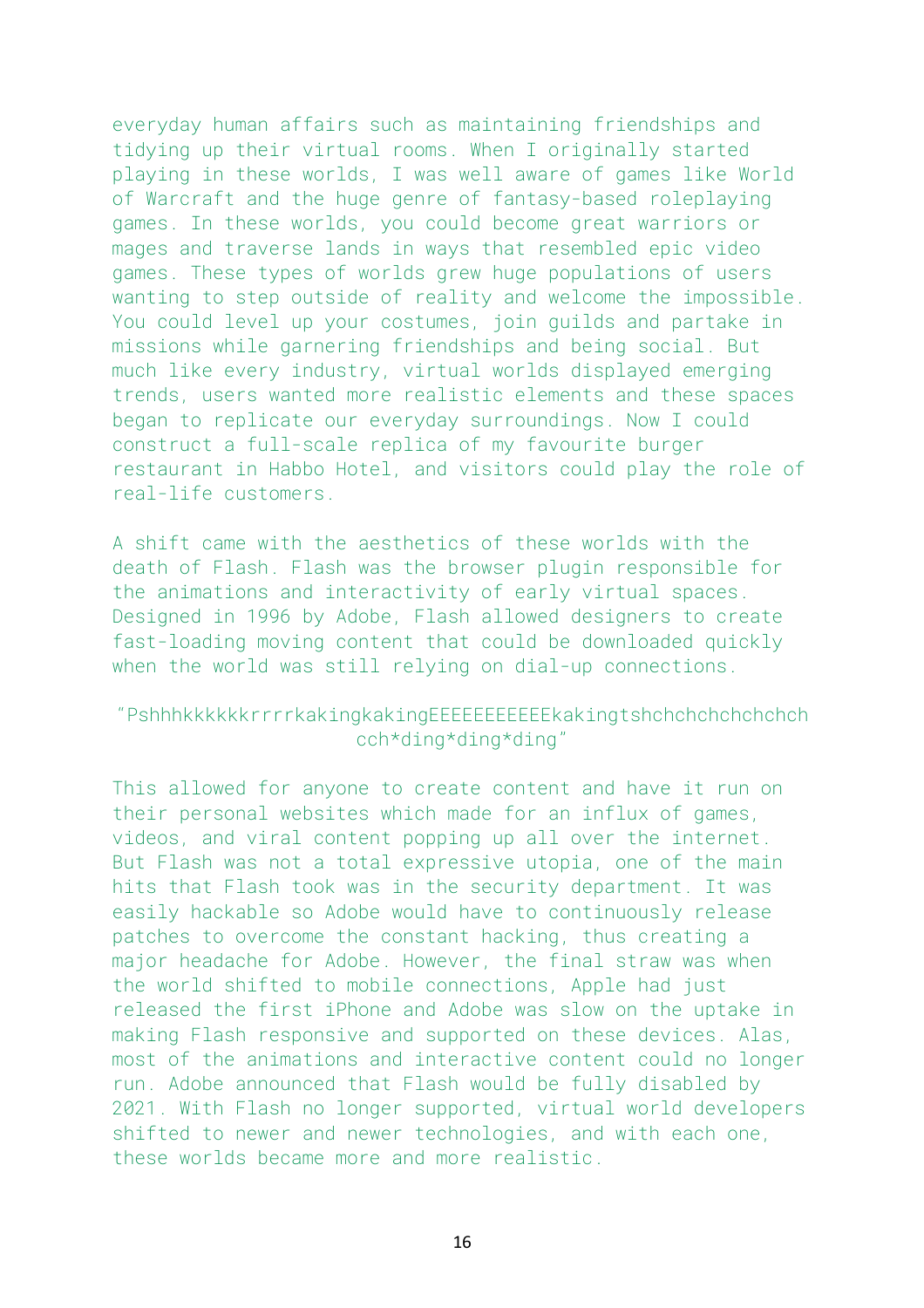In-world advertising also became a huge part of these spaces, with huge corporations such as Coca-Cola & Disney joining the virtual world hype. Interestingly enough, both worlds created by these two corporations, Disney's Virtual Magic Kingdom (VMK) and Coca-Cola's MyCoke have since completely shut down. Both worlds contained the aspects of a typical virtual world such as a personal avatar, social features (chat), and in-game currency, but what separated them from spaces like Habbo Hotel, were the constant bombardment of each company's products. In MyCoke, your avatar could drink Coca-Cola products in-game, and VMK had replicas of the different Disney theme parks, plastered with Disney imagery. These worlds didn't make it past 2010 due to the cost of running these platforms outweighing profit made through product placement. I remember both fondly for the social aspect, but alas the blatant commercialisation turned me off inhabiting these spaces in the long term.

It's hard to talk about virtual worlds without mentioning, probably the most famous. Second life was created in 2003 with hopes of being "the world's greatest Lego kit". In a lecture with its founder, Philip Rosedale, he spoke of the goals he had in mind when building this huge realistic world. He wanted the world to act as a playground to build anything the heart desired, and fundamentally, that goal has been achieved. It is said that we will never be able to view all of the Second Life worlds as there are simply too many created. However, SL evolved further than a creative playground. Linden Dollars are the currency of the game and with these dollars, you can buy skins, land, and even create an in-game business. Many people joined the wave of the latter. Rosedale states that he created this in-game currency as a way to sustain engagement, and by doing this, users could create a living by selling property and creative goods within the platform. The values of our physical world had travelled into the virtual with the idea that wealth could give a level of status within the world. Introducing a currency also allowed artists to use the platform in innovative ways to gain a living in their real lives. Many music artists could now build a space and host a show while being paid for this. This caught on in a massive way and we still see these types of events happening semiregularly in virtual space to this day.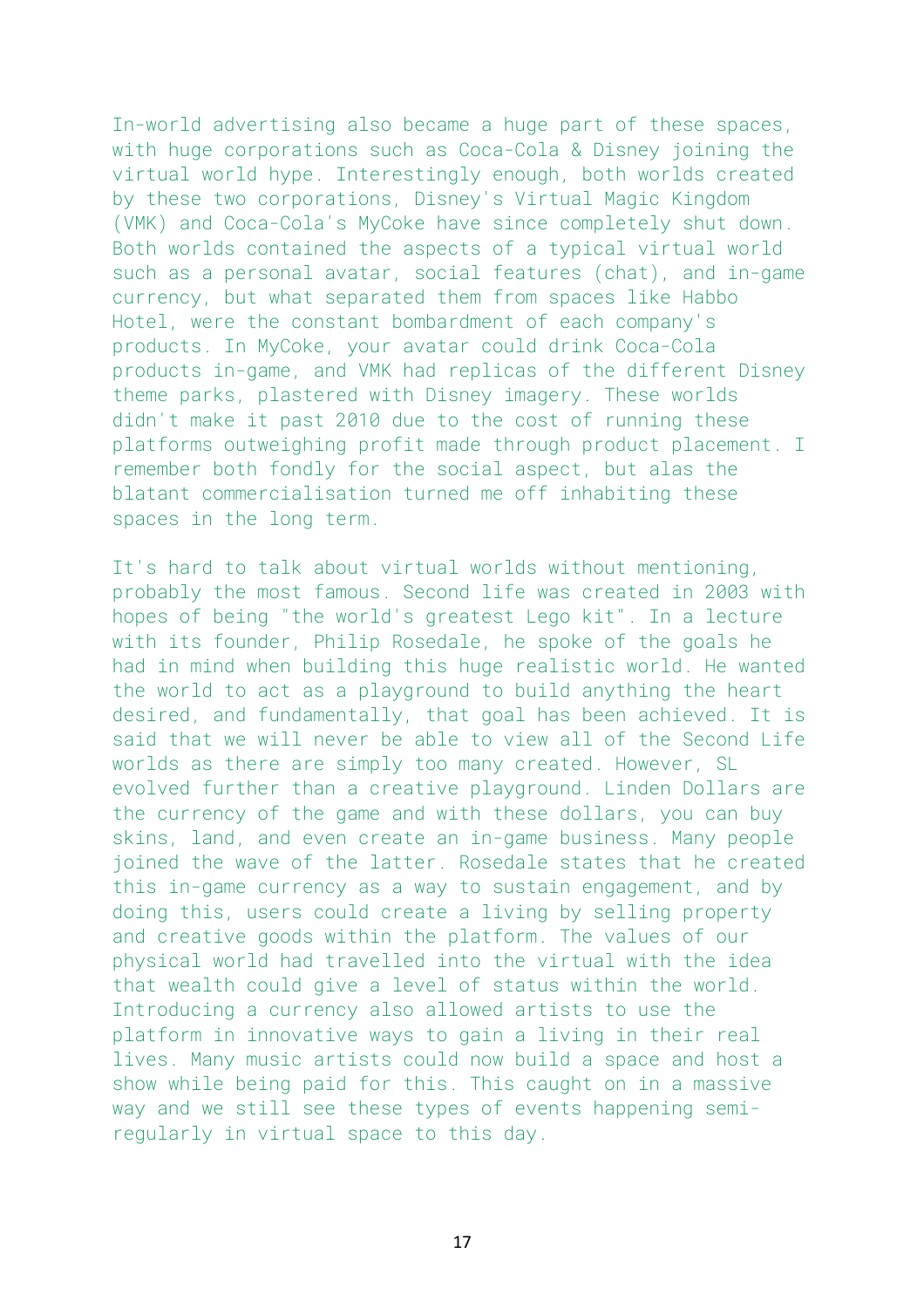With the shift in the aesthetics came also the shift in the functionality of these worlds. There was an increase in worlds that functioned on a purely social level. Castronova writes that as these worlds usually do not include much actual content and users are left to their own devices to create entertainment, be that with communication, activities or designs. The users in this case create their own worlds and bubbles of meaning which foster tight-knit communities and relationships. The increase in these worlds was also due to their ease of set-up and minimal management once established. Developers would design the terrain and the means of social activity, perhaps a few minigames, and then the users could make of that what they will. These worlds are often larger and are purely designed as a place to hang out. Going back to Second Life as an example, these spaces allow for the free reign of users to create buildings, businesses and ultimately, their own society.

To truly inhabit these societies and spaces, I wanted to look into the blurriness of real-life and virtual life for the communities who spend time in these worlds, and what makes someone want to join them. When trying to paint a picture of a 'typical' user, I found most people who spend time in virtual worlds also crossover into the video game world. Previous studies (Yee, 2001) into the inhabitants of these worlds show that the users are predominantly male (84%) and two-thirds of all users have a full-time job. A couple of popular musings to why someone would sign up to these worlds is the act of escapism and the potentialities of joining a community. In Castronova's chapter on the user, he states that the social and communal aspect of the game is a huge draw for users, as virtual worlds can help even the biggest outcast find a safe space. The plurality of worlds ensures that there is an option for everyone and the roleplaying aspect really begins to encourage a form of alternative expression. In the Second Skin documentary by Juan Carlos Pineiro-Escoriaza of 2009, virtual world players often stated that these virtual worlds are often just better versions of their physical equivalents. You are transported into this pixel-perfect form of the world, a form of utopia. Everyone starts these profiles at the same level, social status or wealth doesn't play a part in the beginning, you grow together. Virtual worlds are malleable enough in which almost anything can be built there which helps users create spaces that simply do not exist for them in their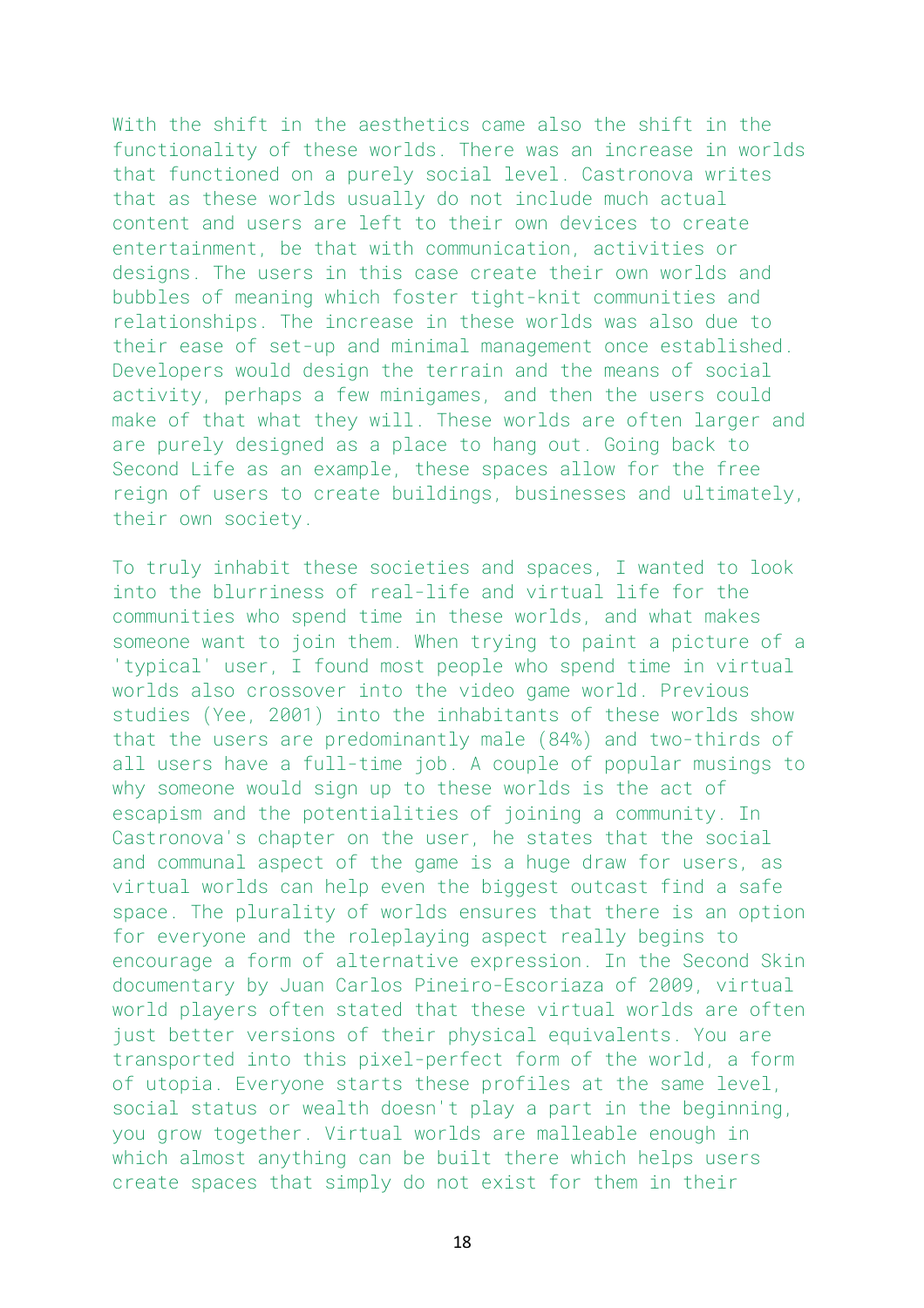everyday life. It is easy to see how a user becomes addicted and embedded within these worlds, I know I did.

When you sign up for an account on one of these virtual worlds, you are, more often than not, assigned an avatar to represent you within the rooms or world in which you inhabit. In the customisation phase, there is always a point when I would begin to see this avatar as an extension of myself and therefore, if someone didn't like my avatar, by definition, they also didn't like me. I began thinking of adding an eyepatch that would suit 'me' and the distinction between my physical and virtual body would slowly fade. Nonetheless, it's not just my appearance and my virtual self that began to blend, the relationships I started to forge became fuzzy too. As I mentioned earlier, a lot of my friends in real life started off as friends I spoke to solely online. Gradually the relationship transitioned to 'real life' however the strength of these friendships didn't change despite our emergence from beyond the screen.

But people grow up right? I admittedly do not use these spaces anywhere as much as I did in my early teens, but that doesn't mean I think they should fall to ruin. So why do users keep returning? Speaking from my own experience, I can see that once the emotional connection has been established with a space, it is only natural to care about how it's doing in your absence. Add into that any monetary investment you've made in a platform, and, of course, you can never fully leave. But that's not just it, I've spoken multiple times of the community aspect of these worlds. It's hard to abandon a space you've spent time and energy fostering. Groups formed on these platforms often move to new platforms but will always hold a fondness in their hearts for the place that started it all. I guess this is why I and many other communities are dedicated to the idea of keeping these spaces alive. Once a user is used to visiting these worlds, we can never quite give it up completely.

I gave a workshop in late 2021 where I presented participants with a cardboard model of a virtual space, a room in Habbo Hotel, and asked them to draw both their ideal avatar and also write how they would want to spend their time there. Out of eleven responses, only one person drew a realistic humanoid character as their ideal avatar to represent them. I was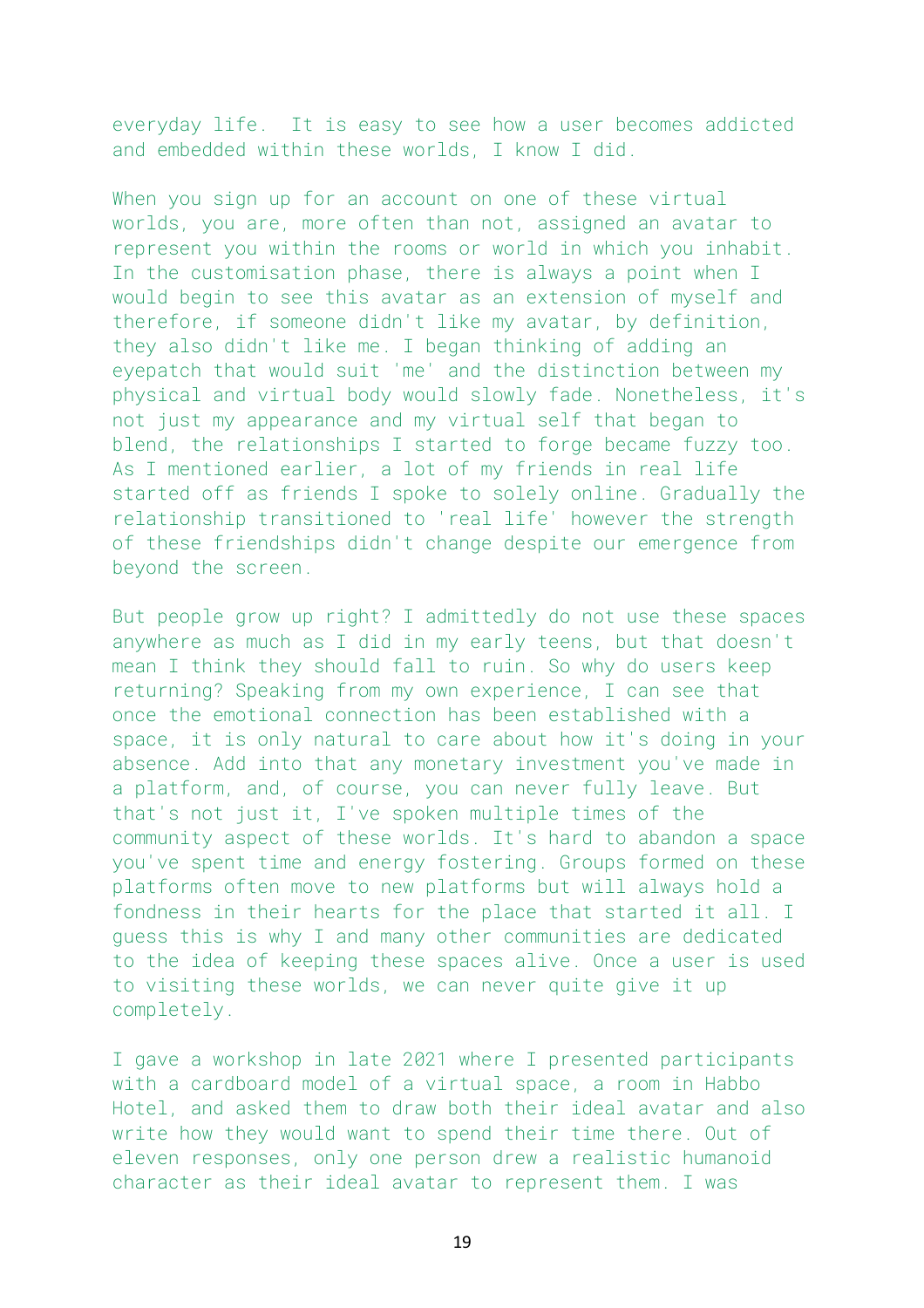immediately happy, maybe the desire for the bizarre in character design was still there. I also determined from the submissions that there were three very clear ideas for how users desired to spend time, one to create or redesign, two to make communities/interest-based groups or finally, the third, to just hide away from it all and observe. My dreams were shared. I wasn't the only one craving or asking for this. But how can I make these spaces public again to satisfy all these dreams?

Habbo Hotel, Second Life, and a fan-made MySpace are all still online today. So how can we honour their original goals and give in to our expression and creativity all over again? Everest Pipkin wrote a piece entitled 'I Know a Place: Beauty and solace in the abandoned worlds of Roblox'. Here they talk about how the majority of Roblox places sit empty with statuses such as "0 active, 0 favourites, 0 visits". Is this what Mariana Marangoni spoke of when she mentioned the entropy of the internet? Most of these abandoned places are still accessible, you just have to know where to find them. Pipkin recounts tales of parties in World of Warcraft and declares these spaces as "waiting indefinitely to be stumbled on again". All of these worlds are networked together, laying empty until they are spontaneously dropped in on again, they even have a stream that explores the "deep-cut, experimental and abandoned worlds". Is this the Internet's answer to The Arcades Project, the massive historical retelling of Parisian arcades from Walter Benjamin?

Benjamin's Arcades Project can definitely be looked at as a method to retrace these spaces as flaneurs. Just through touring the worlds, we can discover the motivations, expressions, and goals of these designed utopias which can help us understand the world through experience. As I mentioned earlier, traces can really be a way to piece together forgotten futures and lost ideas. What if we were to take Benjamin's approach when uncovering these spaces? What could they teach us about what we desire and need as human beings in terms of creativity and expression? Many restorative efforts have been made to recover online spaces that disappeared from the web as a side effect of rapid modernisation. Restorativland, for example, created an entire project out of putting together lost Geocities pages as close to their original form as possible. Mirrors of taken down much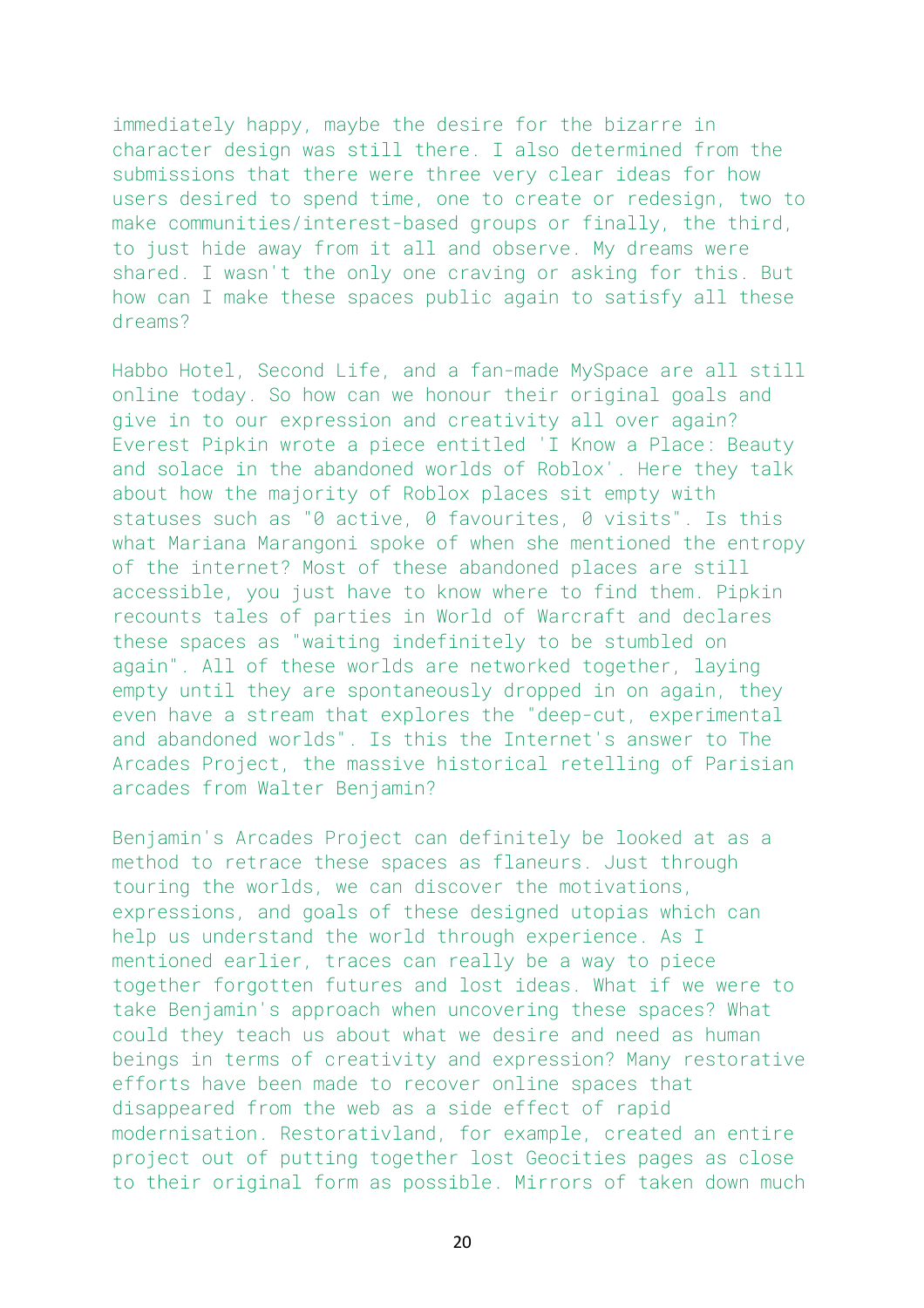loved virtual worlds and platforms pop up more and more every day from Club Penguin to SpaceHey (A fan-made version of Myspace).

We can also embrace the Net Art route and use the affordances of these worlds as canvasses to create. Net Art is hard to define absolutely but can be described as artwork based in or on Internet cultures, it is created from "an awareness of, or deep involvement, in a world transformed and affected by elaborate technical ensembles", an explanation from Josephine Bosma's 'Nettitudes. On a Journey through Net Art'. With this definition, I could argue that net art would be a perfect way to honour these forgotten spaces. Rather than allowing these spaces to become prey to capitalistic desires with the monetisation of these spaces as a leading cause of the abandonment of these virtual havens (I'm looking at you Habbo, with your plans to incorporate NFTs), we could use the building aspects of both the environment and a community to tell the stories of these spaces and what they truly meant, and still mean, to the users who love them. Habbo Hotel recently experienced a loss of 56% of its members when the ingame bartering system was disbanded. Thousands of users lost a lot of money and with this, began deleting their accounts. Ultimately this also means that a lot more spaces became empty. What could become of these rooms? As I've said roleplay and design played a huge part in the worlds I inhabited so to continue using these methods as a way to tell the forgotten futures could be the next logical step in reusing them.

Mark Zuckerberg has warned us that the Metaverse is coming. Metaverse weddings have already taken place and architectural firms have cornered the virtual real estate market. A network of 3D virtual worlds focused on social connection, you would think this is something I would be wildly excited about. But judging by what Zuck did to social network platforms, I really doubt this is about creativity and expression and instead is 100% a money grab. What if we all politely rejected this proposal and spent our time rebuilding and retelling these original spaces instead? I for one cannot sit by and let the Metaverse become the standardised version of my cherished virtual spaces. No way. These forgotten futures need to be told.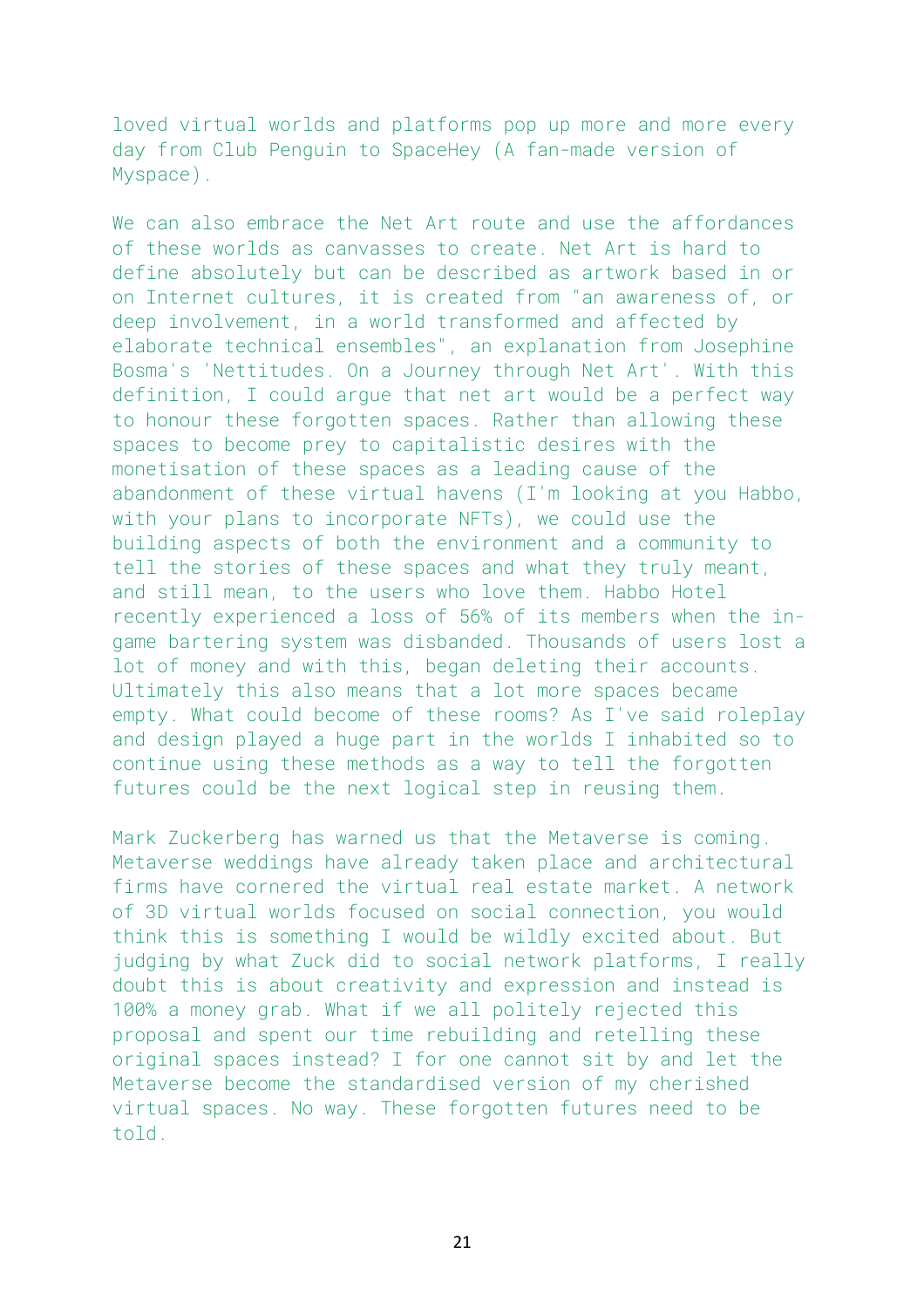# Conclusion

When spaces both online and offline begin as utopias, they are often destined to fail from the unscalable promises embedded within them. However, there is a richness in how these spaces were originally designed to foster creativity, expression, and difference. The affordances of these worlds often serve as a platform to encourage play and action, and we cannot simply let them lie as ruins in a vastly overpopulated space. Speaking about virtual worlds specifically, we can look to the failed platforms as pathways to understand the magic and nostalgia they possess and forge new uses encapsulating their original goals and potentialities. But we don't even need to only reuse these spaces, a lot of the beauty in their decay is the stories and memories they invoke, the way in which they paint a picture of the society and culture of the time in which they were designed. Whether their traces help us create new things or simply act as flaneurs for us to learn from, I firmly believe these spaces possess an otherworldly quality. It is not about reinventing the wheel, rather helping the wheel exist before it rusts to a point of becoming unrecognisable.

The sheer amount of restorative efforts and playful retelling of these spaces shows just how important they are to the communities that once occupied them. Lives were lived, friends were made and personalities and expressions were developed through these platforms. The fact that, even though Facebook is still the most massively populated social network, a small community of developers has created a mirror site for Myspace (SpaceHey), stands to show the desire and need to have these spaces online is still very much present. To me, this goes beyond nostalgia and speaks to the human need to express themselves, even when the space for that is no longer easily accessible. Virtual worlds harness a sense of escapism and allow us to explore our multiple selves through roleplay and character design. By inviting our multiple selves, we ward off the monetisation from larger social spaces that need us to represent as one in order to be targeted by ads. They are a much-needed antidote to our real-world situations, not to mention the Metaverse. Let's not let all ruins stay ruined, and ultimately the weird personal expression of having multiple limbs and a space to be yourself will prevail.